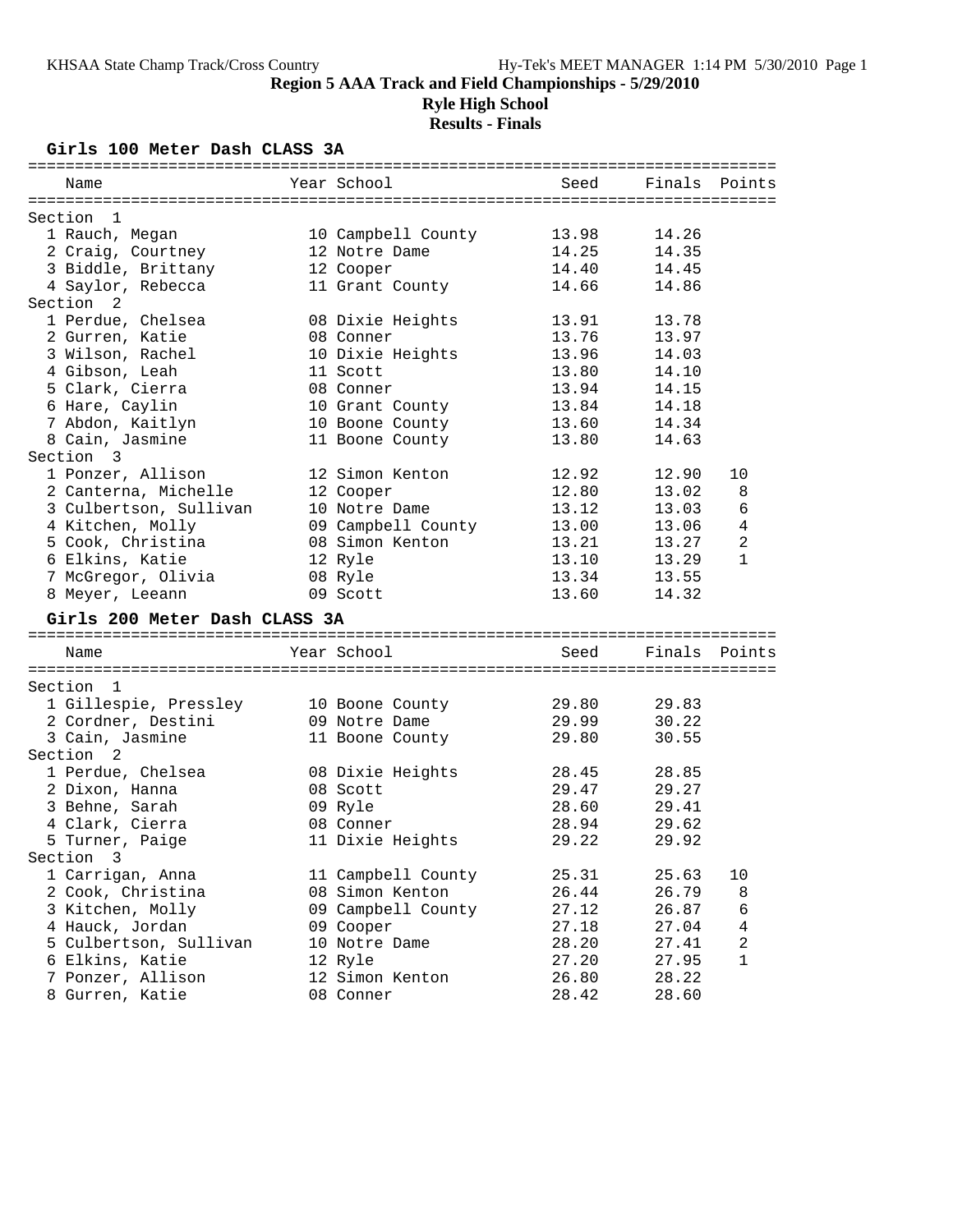**Ryle High School Results - Finals**

### **Girls 400 Meter Dash CLASS 3A**

| Year School<br>Seed<br>Finals<br>Name<br>Section<br>-1<br>1 Howard, Caitlyn<br>08 Grant County<br>1:10.77<br>1:10.84<br>2 Kelly, Megan<br>09 Cooper<br>1:10.85<br>3 Cook, Morgan<br>10 Conner<br>1:20.56<br>1:18.64<br>Section <sub>2</sub><br>1 Hogan, Cierra<br>1:06.31<br>1:06.71<br>08 Conner<br>1:07.24<br>2 Schlachter, Amy<br>10 Notre Dame<br>1:07.64<br>3 Hartman, Lindsey<br>10 Notre Dame<br>1:08.44<br>1:08.10<br>1:05.34<br>4 Cottingham, Emily<br>11 Dixie Heights<br>1:09.04<br>5 Gurley, Dulci<br>1:08.75<br>08 Scott<br>1:09.25<br>6 Judie, Samantha<br>09 Boone County<br>1:09.00<br>1:10.61<br>7 Carter, Kristen<br>09 Scott<br>1:09.07<br>1:15.08<br>Section 3<br>1 Carrigan, Anna<br>11 Campbell County<br>57.47<br>57.75<br>58.56<br>58.77<br>2 Cook, Christina<br>08 Simon Kenton<br>09 Dixie Heights<br>1:00.28<br>1:00.27<br>3 Ochs, Anna<br>4 Roaden, Faith<br>10 Campbell County<br>1:02.71<br>1:01.92<br>5 Howard, Alyssa<br>09 Boone County<br>1:03.80<br>1:02.61<br>6 Robinson, Lexi<br>12 Ryle<br>1:04.00<br>1:04.59<br>7 Johnson, Meredith<br>11 Ryle<br>1:04.00<br>1:05.32<br>8 Hare, Caylin<br>10 Grant County<br>1:04.70<br>1:06.20<br>Girls 800 Meter Run CLASS 3A<br>Year School<br>Finals<br>Seed<br>Name<br>Section<br>$\mathbf{1}$<br>1 Dreyer, Carolynn<br>2:23.62<br>2:24.44<br>11 Campbell County<br>2 Dumaine, Anne Marie<br>12 Campbell County<br>2:24.93<br>2:25.91<br>12 Dixie Heights<br>3 Wehage, Lyndsay<br>2:25.85<br>2:32.30<br>10 Dixie Heights<br>4 Moore, Sarah<br>2:39.09<br>2:33.80<br>09 Notre Dame<br>2:33.30<br>5 Schutzman, Brenna<br>2:33.94<br>6 Gregory, Kelsey<br>2:31.16<br>2:34.41<br>11 Cooper<br>7 Jones, Jacqueline<br>07 Ryle<br>2:36.00<br>2:35.75<br>8 Williams, Amanda<br>2:37.00<br>2:39.27<br>10 Ryle<br>9 Roche, Jacki<br>2:43.91<br>12 Grant County<br>2:40.06<br>2:36.20<br>2:42.02<br>10 Patton, Dawn<br>08 Cooper<br>11 Hameidan, Lena<br>10 Boone County<br>2:38.00<br>2:46.36<br>12 Damico, Emily<br>10 Simon Kenton<br>2:49.52<br>2:51.16<br>13 Wilson, Jade<br>08 Conner<br>2:53.90<br>2:55.65<br>14 Cleek, Lauren<br>10 Conner<br>3:12.04<br>3:14.99<br>Girls 1600 Meter Run CLASS 3A<br>Year School<br>Finals<br>Seed<br>Name<br>1 Robinson, Taylor<br>09 Campbell County<br>5:31.02<br>5:25.05<br>5:31.00<br>2 Gonzales, Gabby<br>11 Ryle<br>5:25.27<br>3 Lorenz, Imke<br>12 Campbell County<br>5:52.58<br>5:45.55<br>4 Tekulve, Ally<br>09 Dixie Heights<br>5:48.99<br>5:45.72<br>5 Cook, Madison<br>08 Conner<br>5:45.88<br>5:47.91 |                |  |  |
|-------------------------------------------------------------------------------------------------------------------------------------------------------------------------------------------------------------------------------------------------------------------------------------------------------------------------------------------------------------------------------------------------------------------------------------------------------------------------------------------------------------------------------------------------------------------------------------------------------------------------------------------------------------------------------------------------------------------------------------------------------------------------------------------------------------------------------------------------------------------------------------------------------------------------------------------------------------------------------------------------------------------------------------------------------------------------------------------------------------------------------------------------------------------------------------------------------------------------------------------------------------------------------------------------------------------------------------------------------------------------------------------------------------------------------------------------------------------------------------------------------------------------------------------------------------------------------------------------------------------------------------------------------------------------------------------------------------------------------------------------------------------------------------------------------------------------------------------------------------------------------------------------------------------------------------------------------------------------------------------------------------------------------------------------------------------------------------------------------------------------------------------------------------------------------------------------------------------------------------------------------------------------------------------------------------------------------------------------------------------------------------------------------------------------------------------------------------------------------------------------------------------------------|----------------|--|--|
|                                                                                                                                                                                                                                                                                                                                                                                                                                                                                                                                                                                                                                                                                                                                                                                                                                                                                                                                                                                                                                                                                                                                                                                                                                                                                                                                                                                                                                                                                                                                                                                                                                                                                                                                                                                                                                                                                                                                                                                                                                                                                                                                                                                                                                                                                                                                                                                                                                                                                                                               | Points         |  |  |
|                                                                                                                                                                                                                                                                                                                                                                                                                                                                                                                                                                                                                                                                                                                                                                                                                                                                                                                                                                                                                                                                                                                                                                                                                                                                                                                                                                                                                                                                                                                                                                                                                                                                                                                                                                                                                                                                                                                                                                                                                                                                                                                                                                                                                                                                                                                                                                                                                                                                                                                               |                |  |  |
|                                                                                                                                                                                                                                                                                                                                                                                                                                                                                                                                                                                                                                                                                                                                                                                                                                                                                                                                                                                                                                                                                                                                                                                                                                                                                                                                                                                                                                                                                                                                                                                                                                                                                                                                                                                                                                                                                                                                                                                                                                                                                                                                                                                                                                                                                                                                                                                                                                                                                                                               |                |  |  |
|                                                                                                                                                                                                                                                                                                                                                                                                                                                                                                                                                                                                                                                                                                                                                                                                                                                                                                                                                                                                                                                                                                                                                                                                                                                                                                                                                                                                                                                                                                                                                                                                                                                                                                                                                                                                                                                                                                                                                                                                                                                                                                                                                                                                                                                                                                                                                                                                                                                                                                                               |                |  |  |
|                                                                                                                                                                                                                                                                                                                                                                                                                                                                                                                                                                                                                                                                                                                                                                                                                                                                                                                                                                                                                                                                                                                                                                                                                                                                                                                                                                                                                                                                                                                                                                                                                                                                                                                                                                                                                                                                                                                                                                                                                                                                                                                                                                                                                                                                                                                                                                                                                                                                                                                               |                |  |  |
|                                                                                                                                                                                                                                                                                                                                                                                                                                                                                                                                                                                                                                                                                                                                                                                                                                                                                                                                                                                                                                                                                                                                                                                                                                                                                                                                                                                                                                                                                                                                                                                                                                                                                                                                                                                                                                                                                                                                                                                                                                                                                                                                                                                                                                                                                                                                                                                                                                                                                                                               |                |  |  |
|                                                                                                                                                                                                                                                                                                                                                                                                                                                                                                                                                                                                                                                                                                                                                                                                                                                                                                                                                                                                                                                                                                                                                                                                                                                                                                                                                                                                                                                                                                                                                                                                                                                                                                                                                                                                                                                                                                                                                                                                                                                                                                                                                                                                                                                                                                                                                                                                                                                                                                                               |                |  |  |
|                                                                                                                                                                                                                                                                                                                                                                                                                                                                                                                                                                                                                                                                                                                                                                                                                                                                                                                                                                                                                                                                                                                                                                                                                                                                                                                                                                                                                                                                                                                                                                                                                                                                                                                                                                                                                                                                                                                                                                                                                                                                                                                                                                                                                                                                                                                                                                                                                                                                                                                               |                |  |  |
|                                                                                                                                                                                                                                                                                                                                                                                                                                                                                                                                                                                                                                                                                                                                                                                                                                                                                                                                                                                                                                                                                                                                                                                                                                                                                                                                                                                                                                                                                                                                                                                                                                                                                                                                                                                                                                                                                                                                                                                                                                                                                                                                                                                                                                                                                                                                                                                                                                                                                                                               |                |  |  |
|                                                                                                                                                                                                                                                                                                                                                                                                                                                                                                                                                                                                                                                                                                                                                                                                                                                                                                                                                                                                                                                                                                                                                                                                                                                                                                                                                                                                                                                                                                                                                                                                                                                                                                                                                                                                                                                                                                                                                                                                                                                                                                                                                                                                                                                                                                                                                                                                                                                                                                                               |                |  |  |
|                                                                                                                                                                                                                                                                                                                                                                                                                                                                                                                                                                                                                                                                                                                                                                                                                                                                                                                                                                                                                                                                                                                                                                                                                                                                                                                                                                                                                                                                                                                                                                                                                                                                                                                                                                                                                                                                                                                                                                                                                                                                                                                                                                                                                                                                                                                                                                                                                                                                                                                               |                |  |  |
|                                                                                                                                                                                                                                                                                                                                                                                                                                                                                                                                                                                                                                                                                                                                                                                                                                                                                                                                                                                                                                                                                                                                                                                                                                                                                                                                                                                                                                                                                                                                                                                                                                                                                                                                                                                                                                                                                                                                                                                                                                                                                                                                                                                                                                                                                                                                                                                                                                                                                                                               |                |  |  |
|                                                                                                                                                                                                                                                                                                                                                                                                                                                                                                                                                                                                                                                                                                                                                                                                                                                                                                                                                                                                                                                                                                                                                                                                                                                                                                                                                                                                                                                                                                                                                                                                                                                                                                                                                                                                                                                                                                                                                                                                                                                                                                                                                                                                                                                                                                                                                                                                                                                                                                                               |                |  |  |
|                                                                                                                                                                                                                                                                                                                                                                                                                                                                                                                                                                                                                                                                                                                                                                                                                                                                                                                                                                                                                                                                                                                                                                                                                                                                                                                                                                                                                                                                                                                                                                                                                                                                                                                                                                                                                                                                                                                                                                                                                                                                                                                                                                                                                                                                                                                                                                                                                                                                                                                               |                |  |  |
|                                                                                                                                                                                                                                                                                                                                                                                                                                                                                                                                                                                                                                                                                                                                                                                                                                                                                                                                                                                                                                                                                                                                                                                                                                                                                                                                                                                                                                                                                                                                                                                                                                                                                                                                                                                                                                                                                                                                                                                                                                                                                                                                                                                                                                                                                                                                                                                                                                                                                                                               | 10             |  |  |
|                                                                                                                                                                                                                                                                                                                                                                                                                                                                                                                                                                                                                                                                                                                                                                                                                                                                                                                                                                                                                                                                                                                                                                                                                                                                                                                                                                                                                                                                                                                                                                                                                                                                                                                                                                                                                                                                                                                                                                                                                                                                                                                                                                                                                                                                                                                                                                                                                                                                                                                               | 8              |  |  |
|                                                                                                                                                                                                                                                                                                                                                                                                                                                                                                                                                                                                                                                                                                                                                                                                                                                                                                                                                                                                                                                                                                                                                                                                                                                                                                                                                                                                                                                                                                                                                                                                                                                                                                                                                                                                                                                                                                                                                                                                                                                                                                                                                                                                                                                                                                                                                                                                                                                                                                                               | 6              |  |  |
|                                                                                                                                                                                                                                                                                                                                                                                                                                                                                                                                                                                                                                                                                                                                                                                                                                                                                                                                                                                                                                                                                                                                                                                                                                                                                                                                                                                                                                                                                                                                                                                                                                                                                                                                                                                                                                                                                                                                                                                                                                                                                                                                                                                                                                                                                                                                                                                                                                                                                                                               | 4              |  |  |
|                                                                                                                                                                                                                                                                                                                                                                                                                                                                                                                                                                                                                                                                                                                                                                                                                                                                                                                                                                                                                                                                                                                                                                                                                                                                                                                                                                                                                                                                                                                                                                                                                                                                                                                                                                                                                                                                                                                                                                                                                                                                                                                                                                                                                                                                                                                                                                                                                                                                                                                               | $\overline{a}$ |  |  |
|                                                                                                                                                                                                                                                                                                                                                                                                                                                                                                                                                                                                                                                                                                                                                                                                                                                                                                                                                                                                                                                                                                                                                                                                                                                                                                                                                                                                                                                                                                                                                                                                                                                                                                                                                                                                                                                                                                                                                                                                                                                                                                                                                                                                                                                                                                                                                                                                                                                                                                                               | 1              |  |  |
|                                                                                                                                                                                                                                                                                                                                                                                                                                                                                                                                                                                                                                                                                                                                                                                                                                                                                                                                                                                                                                                                                                                                                                                                                                                                                                                                                                                                                                                                                                                                                                                                                                                                                                                                                                                                                                                                                                                                                                                                                                                                                                                                                                                                                                                                                                                                                                                                                                                                                                                               |                |  |  |
|                                                                                                                                                                                                                                                                                                                                                                                                                                                                                                                                                                                                                                                                                                                                                                                                                                                                                                                                                                                                                                                                                                                                                                                                                                                                                                                                                                                                                                                                                                                                                                                                                                                                                                                                                                                                                                                                                                                                                                                                                                                                                                                                                                                                                                                                                                                                                                                                                                                                                                                               |                |  |  |
|                                                                                                                                                                                                                                                                                                                                                                                                                                                                                                                                                                                                                                                                                                                                                                                                                                                                                                                                                                                                                                                                                                                                                                                                                                                                                                                                                                                                                                                                                                                                                                                                                                                                                                                                                                                                                                                                                                                                                                                                                                                                                                                                                                                                                                                                                                                                                                                                                                                                                                                               |                |  |  |
|                                                                                                                                                                                                                                                                                                                                                                                                                                                                                                                                                                                                                                                                                                                                                                                                                                                                                                                                                                                                                                                                                                                                                                                                                                                                                                                                                                                                                                                                                                                                                                                                                                                                                                                                                                                                                                                                                                                                                                                                                                                                                                                                                                                                                                                                                                                                                                                                                                                                                                                               |                |  |  |
|                                                                                                                                                                                                                                                                                                                                                                                                                                                                                                                                                                                                                                                                                                                                                                                                                                                                                                                                                                                                                                                                                                                                                                                                                                                                                                                                                                                                                                                                                                                                                                                                                                                                                                                                                                                                                                                                                                                                                                                                                                                                                                                                                                                                                                                                                                                                                                                                                                                                                                                               | Points         |  |  |
|                                                                                                                                                                                                                                                                                                                                                                                                                                                                                                                                                                                                                                                                                                                                                                                                                                                                                                                                                                                                                                                                                                                                                                                                                                                                                                                                                                                                                                                                                                                                                                                                                                                                                                                                                                                                                                                                                                                                                                                                                                                                                                                                                                                                                                                                                                                                                                                                                                                                                                                               |                |  |  |
|                                                                                                                                                                                                                                                                                                                                                                                                                                                                                                                                                                                                                                                                                                                                                                                                                                                                                                                                                                                                                                                                                                                                                                                                                                                                                                                                                                                                                                                                                                                                                                                                                                                                                                                                                                                                                                                                                                                                                                                                                                                                                                                                                                                                                                                                                                                                                                                                                                                                                                                               | 10             |  |  |
|                                                                                                                                                                                                                                                                                                                                                                                                                                                                                                                                                                                                                                                                                                                                                                                                                                                                                                                                                                                                                                                                                                                                                                                                                                                                                                                                                                                                                                                                                                                                                                                                                                                                                                                                                                                                                                                                                                                                                                                                                                                                                                                                                                                                                                                                                                                                                                                                                                                                                                                               | 8              |  |  |
|                                                                                                                                                                                                                                                                                                                                                                                                                                                                                                                                                                                                                                                                                                                                                                                                                                                                                                                                                                                                                                                                                                                                                                                                                                                                                                                                                                                                                                                                                                                                                                                                                                                                                                                                                                                                                                                                                                                                                                                                                                                                                                                                                                                                                                                                                                                                                                                                                                                                                                                               | 6              |  |  |
|                                                                                                                                                                                                                                                                                                                                                                                                                                                                                                                                                                                                                                                                                                                                                                                                                                                                                                                                                                                                                                                                                                                                                                                                                                                                                                                                                                                                                                                                                                                                                                                                                                                                                                                                                                                                                                                                                                                                                                                                                                                                                                                                                                                                                                                                                                                                                                                                                                                                                                                               | $\overline{4}$ |  |  |
|                                                                                                                                                                                                                                                                                                                                                                                                                                                                                                                                                                                                                                                                                                                                                                                                                                                                                                                                                                                                                                                                                                                                                                                                                                                                                                                                                                                                                                                                                                                                                                                                                                                                                                                                                                                                                                                                                                                                                                                                                                                                                                                                                                                                                                                                                                                                                                                                                                                                                                                               | $\overline{a}$ |  |  |
|                                                                                                                                                                                                                                                                                                                                                                                                                                                                                                                                                                                                                                                                                                                                                                                                                                                                                                                                                                                                                                                                                                                                                                                                                                                                                                                                                                                                                                                                                                                                                                                                                                                                                                                                                                                                                                                                                                                                                                                                                                                                                                                                                                                                                                                                                                                                                                                                                                                                                                                               | $\mathbf{1}$   |  |  |
|                                                                                                                                                                                                                                                                                                                                                                                                                                                                                                                                                                                                                                                                                                                                                                                                                                                                                                                                                                                                                                                                                                                                                                                                                                                                                                                                                                                                                                                                                                                                                                                                                                                                                                                                                                                                                                                                                                                                                                                                                                                                                                                                                                                                                                                                                                                                                                                                                                                                                                                               |                |  |  |
|                                                                                                                                                                                                                                                                                                                                                                                                                                                                                                                                                                                                                                                                                                                                                                                                                                                                                                                                                                                                                                                                                                                                                                                                                                                                                                                                                                                                                                                                                                                                                                                                                                                                                                                                                                                                                                                                                                                                                                                                                                                                                                                                                                                                                                                                                                                                                                                                                                                                                                                               |                |  |  |
|                                                                                                                                                                                                                                                                                                                                                                                                                                                                                                                                                                                                                                                                                                                                                                                                                                                                                                                                                                                                                                                                                                                                                                                                                                                                                                                                                                                                                                                                                                                                                                                                                                                                                                                                                                                                                                                                                                                                                                                                                                                                                                                                                                                                                                                                                                                                                                                                                                                                                                                               |                |  |  |
|                                                                                                                                                                                                                                                                                                                                                                                                                                                                                                                                                                                                                                                                                                                                                                                                                                                                                                                                                                                                                                                                                                                                                                                                                                                                                                                                                                                                                                                                                                                                                                                                                                                                                                                                                                                                                                                                                                                                                                                                                                                                                                                                                                                                                                                                                                                                                                                                                                                                                                                               |                |  |  |
|                                                                                                                                                                                                                                                                                                                                                                                                                                                                                                                                                                                                                                                                                                                                                                                                                                                                                                                                                                                                                                                                                                                                                                                                                                                                                                                                                                                                                                                                                                                                                                                                                                                                                                                                                                                                                                                                                                                                                                                                                                                                                                                                                                                                                                                                                                                                                                                                                                                                                                                               |                |  |  |
|                                                                                                                                                                                                                                                                                                                                                                                                                                                                                                                                                                                                                                                                                                                                                                                                                                                                                                                                                                                                                                                                                                                                                                                                                                                                                                                                                                                                                                                                                                                                                                                                                                                                                                                                                                                                                                                                                                                                                                                                                                                                                                                                                                                                                                                                                                                                                                                                                                                                                                                               |                |  |  |
|                                                                                                                                                                                                                                                                                                                                                                                                                                                                                                                                                                                                                                                                                                                                                                                                                                                                                                                                                                                                                                                                                                                                                                                                                                                                                                                                                                                                                                                                                                                                                                                                                                                                                                                                                                                                                                                                                                                                                                                                                                                                                                                                                                                                                                                                                                                                                                                                                                                                                                                               |                |  |  |
|                                                                                                                                                                                                                                                                                                                                                                                                                                                                                                                                                                                                                                                                                                                                                                                                                                                                                                                                                                                                                                                                                                                                                                                                                                                                                                                                                                                                                                                                                                                                                                                                                                                                                                                                                                                                                                                                                                                                                                                                                                                                                                                                                                                                                                                                                                                                                                                                                                                                                                                               |                |  |  |
|                                                                                                                                                                                                                                                                                                                                                                                                                                                                                                                                                                                                                                                                                                                                                                                                                                                                                                                                                                                                                                                                                                                                                                                                                                                                                                                                                                                                                                                                                                                                                                                                                                                                                                                                                                                                                                                                                                                                                                                                                                                                                                                                                                                                                                                                                                                                                                                                                                                                                                                               |                |  |  |
|                                                                                                                                                                                                                                                                                                                                                                                                                                                                                                                                                                                                                                                                                                                                                                                                                                                                                                                                                                                                                                                                                                                                                                                                                                                                                                                                                                                                                                                                                                                                                                                                                                                                                                                                                                                                                                                                                                                                                                                                                                                                                                                                                                                                                                                                                                                                                                                                                                                                                                                               |                |  |  |
|                                                                                                                                                                                                                                                                                                                                                                                                                                                                                                                                                                                                                                                                                                                                                                                                                                                                                                                                                                                                                                                                                                                                                                                                                                                                                                                                                                                                                                                                                                                                                                                                                                                                                                                                                                                                                                                                                                                                                                                                                                                                                                                                                                                                                                                                                                                                                                                                                                                                                                                               | Points         |  |  |
|                                                                                                                                                                                                                                                                                                                                                                                                                                                                                                                                                                                                                                                                                                                                                                                                                                                                                                                                                                                                                                                                                                                                                                                                                                                                                                                                                                                                                                                                                                                                                                                                                                                                                                                                                                                                                                                                                                                                                                                                                                                                                                                                                                                                                                                                                                                                                                                                                                                                                                                               | 10             |  |  |
|                                                                                                                                                                                                                                                                                                                                                                                                                                                                                                                                                                                                                                                                                                                                                                                                                                                                                                                                                                                                                                                                                                                                                                                                                                                                                                                                                                                                                                                                                                                                                                                                                                                                                                                                                                                                                                                                                                                                                                                                                                                                                                                                                                                                                                                                                                                                                                                                                                                                                                                               | 8              |  |  |
|                                                                                                                                                                                                                                                                                                                                                                                                                                                                                                                                                                                                                                                                                                                                                                                                                                                                                                                                                                                                                                                                                                                                                                                                                                                                                                                                                                                                                                                                                                                                                                                                                                                                                                                                                                                                                                                                                                                                                                                                                                                                                                                                                                                                                                                                                                                                                                                                                                                                                                                               | 6              |  |  |
|                                                                                                                                                                                                                                                                                                                                                                                                                                                                                                                                                                                                                                                                                                                                                                                                                                                                                                                                                                                                                                                                                                                                                                                                                                                                                                                                                                                                                                                                                                                                                                                                                                                                                                                                                                                                                                                                                                                                                                                                                                                                                                                                                                                                                                                                                                                                                                                                                                                                                                                               | 4              |  |  |
|                                                                                                                                                                                                                                                                                                                                                                                                                                                                                                                                                                                                                                                                                                                                                                                                                                                                                                                                                                                                                                                                                                                                                                                                                                                                                                                                                                                                                                                                                                                                                                                                                                                                                                                                                                                                                                                                                                                                                                                                                                                                                                                                                                                                                                                                                                                                                                                                                                                                                                                               | $\sqrt{2}$     |  |  |
| 6 Gonzales, Emily<br>09 Ryle<br>5:49.00<br>5:49.59                                                                                                                                                                                                                                                                                                                                                                                                                                                                                                                                                                                                                                                                                                                                                                                                                                                                                                                                                                                                                                                                                                                                                                                                                                                                                                                                                                                                                                                                                                                                                                                                                                                                                                                                                                                                                                                                                                                                                                                                                                                                                                                                                                                                                                                                                                                                                                                                                                                                            | 1              |  |  |
| 7 Phillips, Nikki<br>5:49.54<br>11 Cooper<br>5:54.48                                                                                                                                                                                                                                                                                                                                                                                                                                                                                                                                                                                                                                                                                                                                                                                                                                                                                                                                                                                                                                                                                                                                                                                                                                                                                                                                                                                                                                                                                                                                                                                                                                                                                                                                                                                                                                                                                                                                                                                                                                                                                                                                                                                                                                                                                                                                                                                                                                                                          |                |  |  |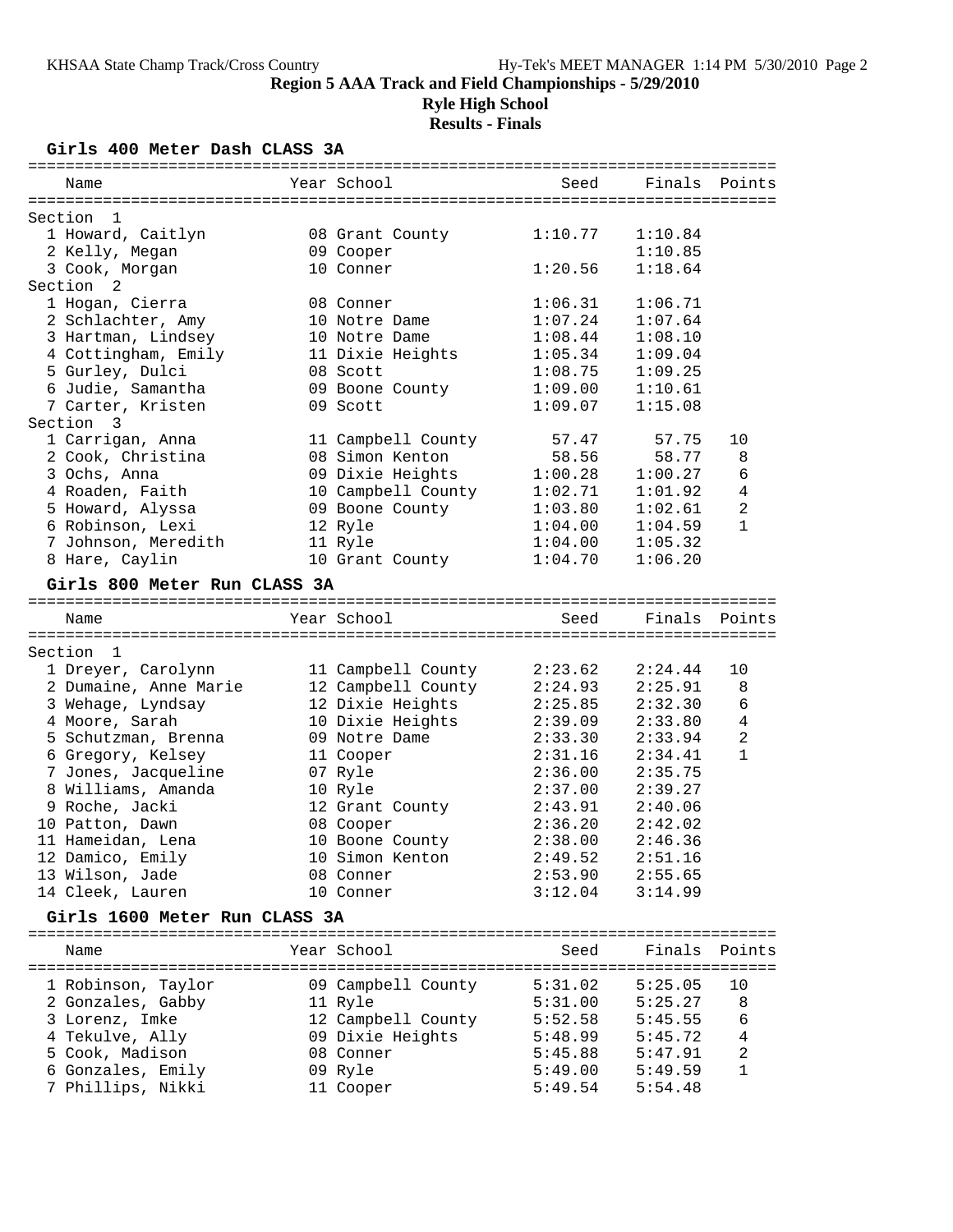### **Ryle High School**

| Girls 1600 Meter Run CLASS 3A    |                    |                |                |                |
|----------------------------------|--------------------|----------------|----------------|----------------|
| 8 Green, Sklyer                  | 09 Notre Dame      | 5:42.42        | 5:55.84        |                |
| 9 Brown, Caitlin                 | 10 Dixie Heights   | 5:58.96        | 5:56.79        |                |
| 10 Graham, Caitlin               | 09 Simon Kenton    | 6:14.20        | 6:19.76        |                |
| 11 Persons, Katie                | 10 Boone County    | 6:15.00        | 6:47.77        |                |
| 12 Wilson, Tawny                 | 09 Conner          | 6:41.30        | 7:06.14        |                |
| Girls 3200 Meter Run CLASS 3A    |                    |                |                |                |
|                                  |                    |                |                |                |
| Name                             | Year School        | Seed           | Finals         | Points         |
| 1 Gonzales, Gabby                | 11 Ryle            | 11:54.00       | 12:00.78       | 10             |
| 2 Stenger, Morgan                | 10 Notre Dame      | 12:35.21       | 12:39.37       | 8              |
| 3 Robinson, Taylor               | 09 Campbell County | 12:14.66       | 12:40.24       | 6              |
| 4 Gonzales, Emily                | 09 Ryle            | 12:25.00       | 12:46.48       | $\overline{4}$ |
| 5 Hutchison, Courtney            | 09 Dixie Heights   | 12:47.49       | 12:46.50       | $\overline{a}$ |
| 6 Martin, Lorin                  | 09 Campbell County | 12:54.23       | 12:55.27       | $\mathbf{1}$   |
| 7 Radenhausen, Megan             | 12 Scott           | 12:48.00       | 13:15.24       |                |
| 8 Knapp, Katie                   | 08 Cooper          | 13:28.90       | 13:31.47       |                |
| 9 Cook, Madison                  | 08 Conner          | 12:22.48       | 13:38.21       |                |
| 10 Volpenheim, Paige             | 09 Boone County    | 13:09.00       | 13:50.24       |                |
| 11 Tekulve, Ally                 | 09 Dixie Heights   | 12:43.88       | 14:01.37       |                |
| Girls 100 Meter Hurdles CLASS 3A |                    |                |                |                |
|                                  |                    |                |                |                |
| Name                             | Year School        | Seed           | Finals         | Points         |
| 1 Gilven, Morgan                 | 09 Simon Kenton    | 19.04          | 19.34          |                |
| 2 Brumley, Brittany              | 12 Grant County    | 20.24          | 20.30          |                |
| Section <sub>2</sub>             |                    |                |                |                |
| 1 Koch, Melissa                  | 11 Notre Dame      | 17.92          | 17.89          |                |
| 2 Terlep, Ellie                  | 11 Cooper          | 17.90          | 18.11          |                |
| 3 Frommeyer, Amy                 | 11 Notre Dame      | 18.44          | 18.79          |                |
| 4 Williamson, Sheila             | 11 Scott           | 18.72          | 19.02          |                |
| 5 Harrison, Kayla                | 09 Boone County    | 18.20          | 19.17          |                |
| 6 Fannon, Cierra                 | 09 Grant County    | 18.63          | 22.25          |                |
| -- Witherall, Jamie              | 09 Dixie Heights   | 17.99          | $_{\rm FS}$    |                |
| Section 3                        |                    |                |                |                |
| 1 Edgett, McKenna                | 12 Dixie Heights   | 16.69          | 16.82          | 10             |
| 2 Berkley, Kennedy               | 10 Campbell County | 16.54          | 16.85          | 8              |
| 3 Heilman, Christina             | 10 Campbell County | 16.62          | 17.15          | 6              |
| 4 Schmoll, Leighanne             | 12 Cooper          | 17.10          | 17.36          | 4              |
| 5 Jackson, Taylor                | 11 Scott           | 17.19          | 17.57          | 2              |
| 6 Wetenkamp, Lauren              | 12 Ryle            | 17.80          | 17.64          | 1              |
| 7 Funke, Alexis                  | 10 Boone County    | 17.24          | 17.67          |                |
| 8 Buhler, Natasha                | 11 Ryle            | 17.77          | 17.92          |                |
| Girls 300 Meter Hurdles CLASS 3A |                    |                |                |                |
|                                  |                    |                |                |                |
| Name                             | Year School        | Seed           | Finals Points  |                |
| Section <sub>2</sub>             |                    |                |                |                |
|                                  |                    |                |                |                |
| 1 Schmoll, Leighanne             | 12 Cooper          | 53.60<br>52.70 | 51.85<br>52.45 |                |
| 2 Weinfurtner, Kasey             | 08 Cooper          |                |                |                |
| 3 Sikra, Catherine               | 09 Dixie Heights   | 54.14          | 53.35          |                |
| 4 Harrison, Kayla                | 09 Boone County    | 54.50          | 55.53          |                |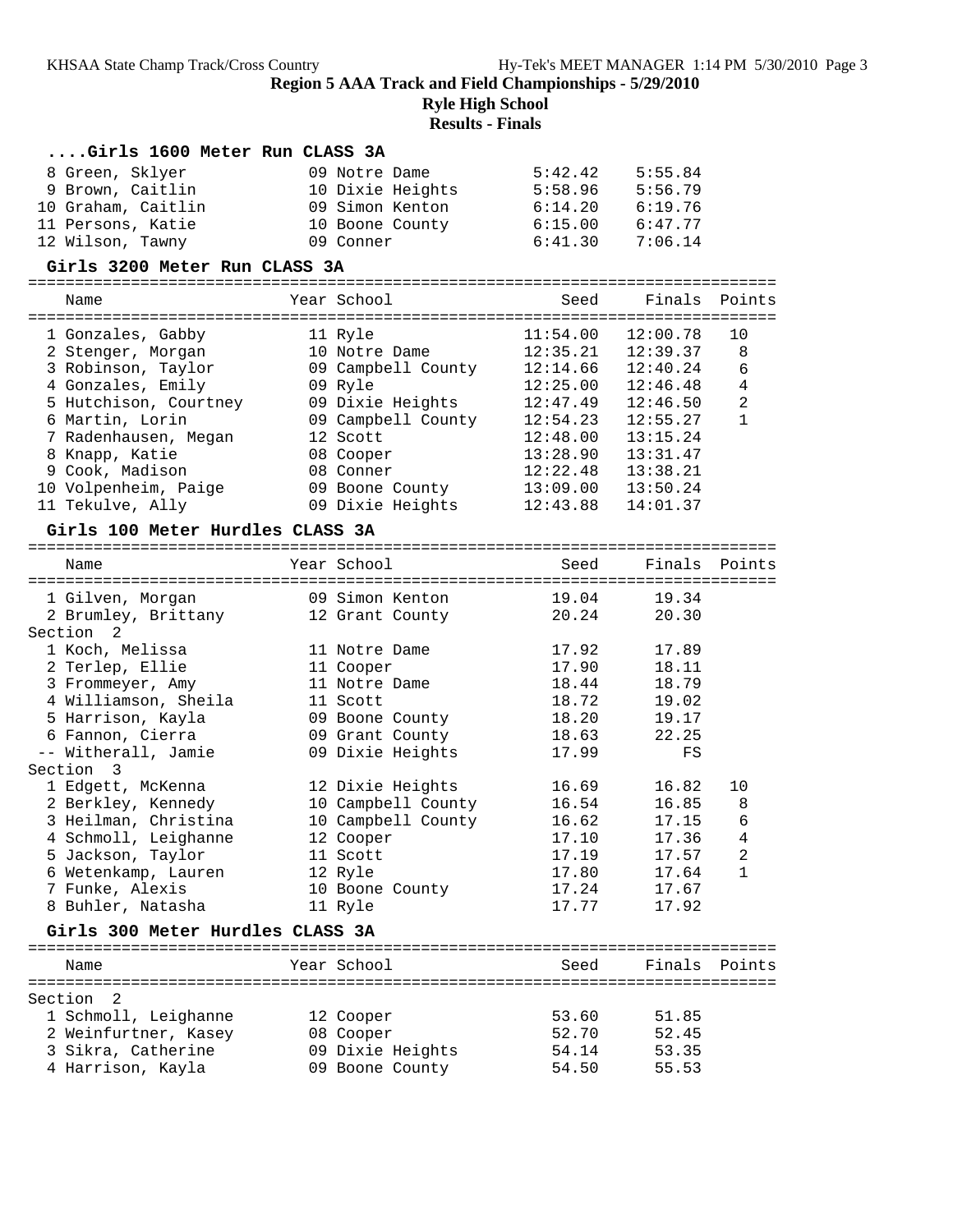**Ryle High School**

| Girls 300 Meter Hurdles CLASS 3A           |                    |                                             |        |                |
|--------------------------------------------|--------------------|---------------------------------------------|--------|----------------|
| 5 Frommeyer, Amy                           | 11 Notre Dame      | 55.74                                       | 58.61  |                |
| Section<br>$\overline{\mathbf{3}}$         |                    |                                             |        |                |
| 1 Heilman, Christina                       | 10 Campbell County | 46.68                                       | 47.40  | 10             |
| 2 Edgett, McKenna                          | 12 Dixie Heights   | 50.15                                       | 49.67  | 8              |
| 3 Koch, Melissa                            | 11 Notre Dame      | 50.34                                       | 49.83  | 6              |
| 4 Funke, Alexis                            | 10 Boone County    | 50.24                                       | 49.95  | 4              |
| 5 Stephens, Katlyn                         | 12 Ryle            | 51.18                                       | 50.40  | $\overline{c}$ |
| 6 Wetenkamp, Lauren                        | 12 Ryle            | 50.51                                       | 50.80  | $\mathbf{1}$   |
| 7 Jackson, Taylor                          | 11 Scott           | 52.24                                       | 52.45  |                |
| 8 Berkley, Kennedy                         | 10 Campbell County | 49.51                                       | 52.61  |                |
| Girls 4x100 Meter Relay CLASS 3A           |                    |                                             |        |                |
|                                            |                    |                                             |        |                |
| School                                     |                    | Seed                                        | Finals | Points         |
|                                            |                    |                                             |        |                |
| Section<br>1                               |                    |                                             |        |                |
| 1 Simon Kenton                             |                    | 57.00                                       | 56.60  |                |
| 1) Hollon, Vanessa 10<br>3) Ford, Amber 11 |                    | 2) Gilven, Morgan 09<br>4) Baker, Kelsey 10 |        |                |
| 5) Abel, Karley 07                         |                    | 6) Abel, Kelsey 12                          |        |                |
| 7) Callahan, Saralyn 09                    | 8)                 |                                             |        |                |
| 2 Grant County                             |                    | 57.57                                       | 57.80  |                |
| 1) Willen, Alexis 09                       |                    | 2) Saylor, Rebecca 11                       |        |                |
| 3) Howard, Caitlyn 08                      |                    | 4) Willoughby, Michelle 10                  |        |                |
| 5) Fannon, Cierra 09                       |                    | 6) Colson, Riley 11                         |        |                |
| 7) Thomes, Emily 12                        |                    | 8) Roche, Jacki 12                          |        |                |
| Section 2                                  |                    |                                             |        |                |
| 1 Cooper                                   |                    | 53.77                                       | 51.80  | 10             |
| 1) Hauck, Jordan 09                        |                    | 2) Deaton, Brandy 11                        |        |                |
| 3) Canterna, Michelle 12                   | 4) Kane, Carly 09  |                                             |        |                |
| 5) Biddle, Brittany 12                     |                    | 6) Terlep, Ellie 11                         |        |                |
| 7) Schmoll, Leighanne 12                   |                    | 8) Weinfurtner, Kasey 08                    |        |                |
| 2 Dixie Heights                            |                    | 52.63                                       | 51.94  | 8              |
| 1) Edgett, McKenna 12                      | 2) Ochs, Anna 09   |                                             |        |                |
| 3) Perdue, Chelsea 08                      |                    | 4) Jamison, Hillary 12                      |        |                |
| 5) Wilson, Rachel 10                       |                    | 6) Edgett, Ella 09                          |        |                |
| 7) Walz, Carly 12                          |                    | 8) Witherall, Jamie 09                      |        |                |
| 3 Ryle                                     |                    | 53.00                                       | 51.96  | 6              |
| 1) McGregor, Olivia 08                     |                    | 2) Hearn, Adria 12                          |        |                |
| 3) Stephens, Katlyn 12                     |                    | 4) Elkins, Katie 12                         |        |                |
| 5) Behne, Sarah 09                         |                    | 6) Pennington, Allie 08                     |        |                |
| 4 Notre Dame                               |                    | 52.55                                       | 52.56  | 4              |
| 1) Culbertson, Sullivan 10                 |                    | 2) Bramlage, Jamie 09                       |        |                |
| 3) Staat, Emily 10                         |                    | 4) Zembrodt, Katie 09                       |        |                |
| 5) Johnson, Darrian 09                     |                    | 6) Cordner, Destini 09                      |        |                |
| 7) Craig, Courtney 12                      |                    | 8) Bramlage, Leah 10                        |        |                |
| 5 Campbell County                          |                    | 50.80                                       | 52.72  | 2              |
| 1) Yenter, Paige 11                        |                    | 2) Kitchen, Molly 09                        |        |                |
| 3) Rich, MacKenzie 10                      |                    | 4) Rauch, Megan 10                          |        |                |
| 5) Cavanaugh, Jenna 12                     |                    | 6) Carrigan, Anna 11                        |        |                |
| 7) Berkley, Kennedy 10                     |                    | 8) Heilman, Christina 10                    |        |                |
| 6 Scott                                    |                    | 53.78                                       | 53.81  | 1              |
| 1) Bell, Katie 11                          |                    | 2) Gibson, Leah 11                          |        |                |
| 3) Jackson, Taylor 11                      |                    | 4) Meyer, Leeann 09                         |        |                |
| 5) Rains, Taylor 11                        |                    | 6) Sowder, Vivian 09                        |        |                |
|                                            |                    |                                             |        |                |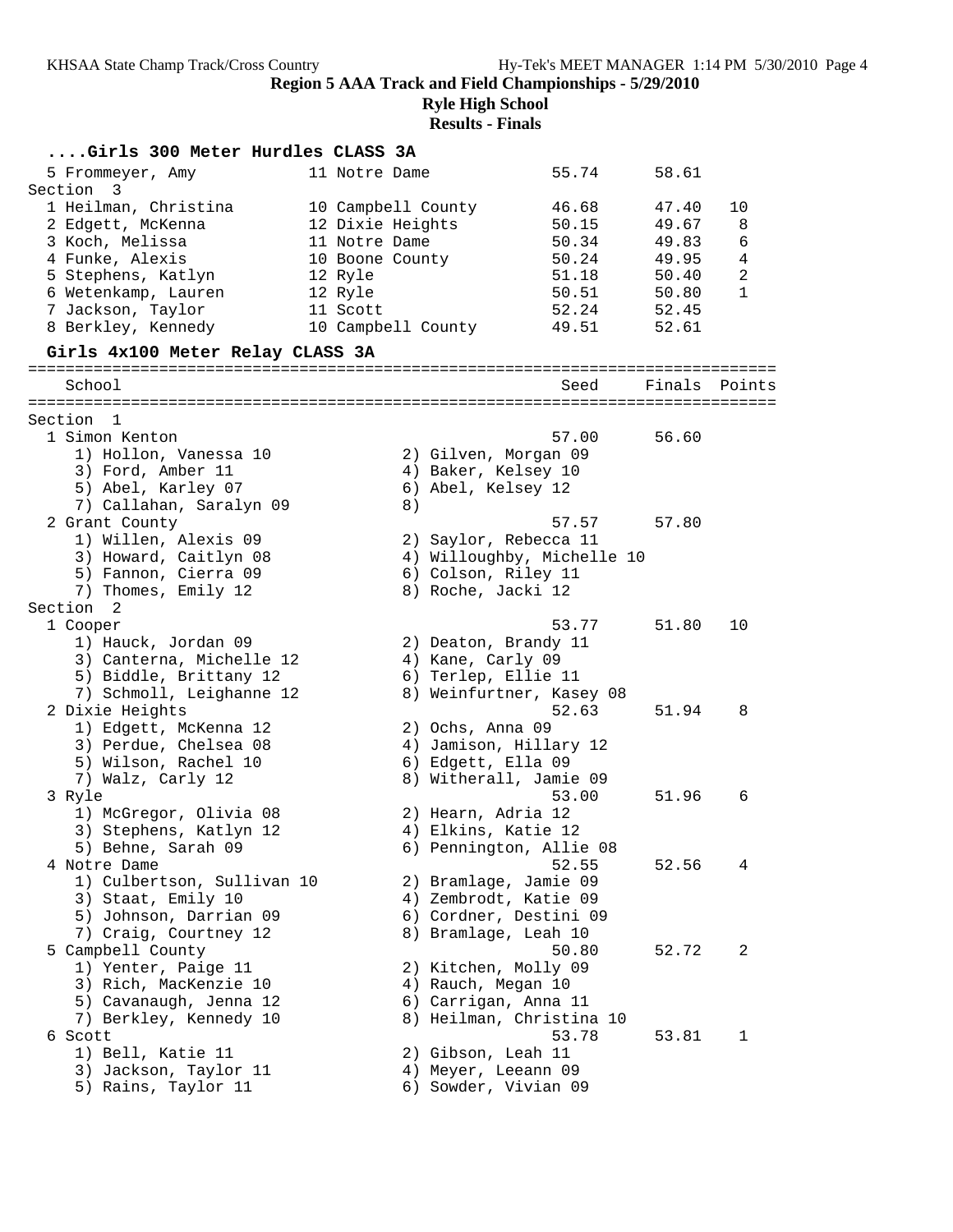## **Ryle High School**

| Girls 4x100 Meter Relay CLASS 3A |    |                            |         |        |
|----------------------------------|----|----------------------------|---------|--------|
| 7) Fite, Morgan 09               |    | 8) Dixon, Hanna 08         |         |        |
| 7 Boone County                   |    | 53.62                      | 54.14   |        |
| 1) Jutzi, Ashley 09              |    | 2) Moulton, Jill 12        |         |        |
| 3) Abdon, Kaitlyn 10             |    | 4) Cain, Jasmine 11        |         |        |
| 5) Gillespie, Pressley 10        |    | 6) Ackah, Zita 09          |         |        |
| 7) Howard, Alyssa 09             | 8) |                            |         |        |
| Girls 4x200 Meter Relay CLASS 3A |    |                            |         |        |
| School                           |    | Seed                       | Finals  | Points |
|                                  |    |                            |         |        |
| Section 1                        |    |                            |         |        |
| 1 Grant County                   |    | 1:57.14                    | 1:56.00 |        |
| 1) Hare, Caylin 10               |    | 2) Willoughby, Michelle 10 |         |        |
| 3) Moloney, Lindsey 10           |    | 4) Cummins, Taylor 09      |         |        |
| 5) Willen, Alexis 09             |    | 6) Saylor, Rebecca 11      |         |        |
| 7) Howard, Caitlyn 08            |    | 8) Thomes, Emily 12        |         |        |
| 2 Simon Kenton                   |    | 1:57.65                    | 1:57.00 |        |
| 1) Baker, Kelsey 10              |    | 2) Gilven, Morgan 09       |         |        |
| 3) Hester, Mackenzie 08          |    | 4) Hollon, Vanessa 10      |         |        |
| 5) Abel, Karley 07               |    | 6) Abel, Kelsey 12         |         |        |
| 7) Cook, Christina 08            |    | 8) Ford, Amber 11          |         |        |
| Section<br>- 2                   |    |                            |         |        |
| 1 Campbell County                |    | 1:45.07                    | 1:44.49 | 10     |
| 1) Yenter, Paige 11              |    | 2) Kitchen, Molly 09       |         |        |
| 3) Heilman, Christina 10         |    | 4) Carrigan, Anna 11       |         |        |
| 5) Rauch, Megan 10               |    | 6) Berkley, Kennedy 10     |         |        |
| 7) Rich, MacKenzie 10            |    | 8) Cavanaugh, Jenna 12     |         |        |
| 2 Notre Dame                     |    | 1:52.24                    | 1:48.00 | 8      |
| 1) Culbertson, Sullivan 10       |    | 2) Johnson, Darrian 09     |         |        |
| 3) Bramlage, Jamie 09            |    | 4) Zembrodt, Katie 09      |         |        |
| 5) Cordner, Destini 09           |    | 6) Staat, Emily 10         |         |        |
| 7) Craig, Courtney 12            |    | 8) Bramlage, Leah 10       |         |        |
| 3 Cooper                         |    | 1:51.08                    | 1:48.69 | 6      |
| 1) Hauck, Jordan 09              |    | 2) Kane, Carly 09          |         |        |
| 3) Gregory, Kelsey 11            |    | 4) Canterna, Michelle 12   |         |        |
| 5) Biddle, Brittany 12           |    | 6) Deaton, Brandy 11       |         |        |
| 7) Schmoll, Leighanne 12         |    | 8) Weinfurtner, Kasey 08   |         |        |
| 4 Ryle                           |    | 1:50.70                    | 1:49.33 | 4      |
| 1) Behne, Sarah 09               |    | 2) Elkins, Katie 12        |         |        |
| 3) Hearn, Adria 12               |    | 4) Pennington, Allie 08    |         |        |
| 5) Stephens, Katlyn 12           |    | 6) McGregor, Olivia 08     |         |        |
| 5 Dixie Heights                  |    | 1:51.52                    | 1:50.20 | 2      |
| 1) Ochs, Anna 09                 |    | 2) Turner, Paige 11        |         |        |
| 3) Walz, Carly 12                |    | 4) Perdue, Chelsea 08      |         |        |
| 5) Moore, Sarah 10               |    | 6) Hennessey, Ashley 11    |         |        |
| 7) Jacobs, Ellen 12              |    | 8) Turner, Brittney 08     |         |        |
| 6 Boone County                   |    | 1:52.80                    | 1:50.87 | 1      |
| 1) Jutzi, Ashley 09              |    | 2) Funke, Alexis 10        |         |        |
| 3) Moulton, Jill 12              |    | 4) Howard, Alyssa 09       |         |        |
| 5) Abdon, Kaitlyn 10             |    | 6) Holpp, Katie 12         |         |        |
| 7) Cain, Jasmine 11              |    | 8) Gillespie, Pressley 10  |         |        |
| 7 Conner                         |    | 1:56.63                    | 1:54.86 |        |
| 1) Clark, Cierra 08              |    | 2) Cook, Morgan 10         |         |        |
| 3) Gurren, Katie 08              |    | 4) Hogan, Cierra 08        |         |        |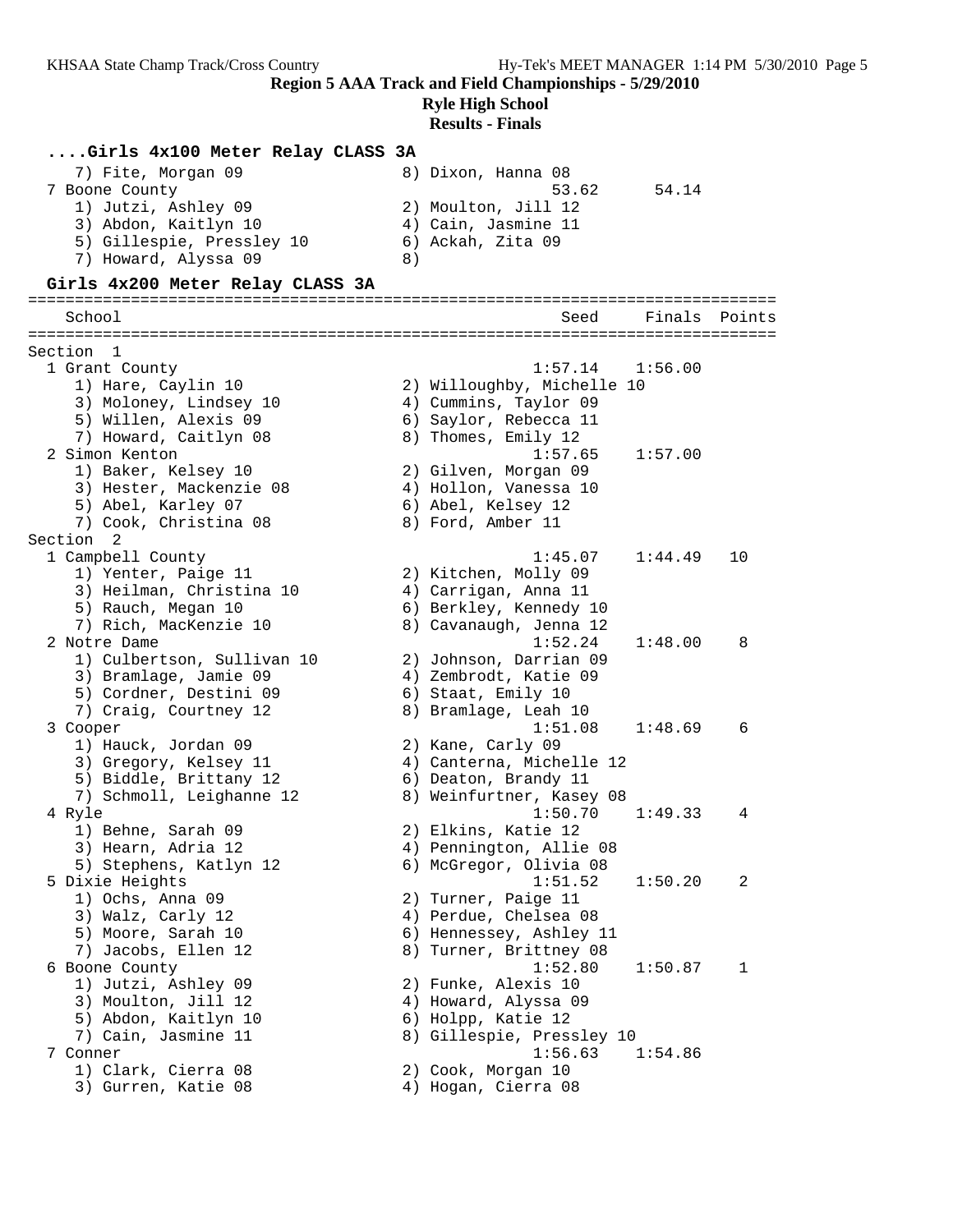### **Ryle High School**

| Girls 4x200 Meter Relay CLASS 3A           |    |                                                  |         |        |
|--------------------------------------------|----|--------------------------------------------------|---------|--------|
| 5) Cleek, Lauren 10                        |    | 6) Sherman, Stephanie 12                         |         |        |
| 8 Scott                                    |    | 1:54.70                                          | 1:56.27 |        |
| 1) Dixon, Hanna 08                         |    | 2) Gibson, Leah 11                               |         |        |
| 3) Meyer, Leeann 09                        |    | 4) Williamson, Sheila 11                         |         |        |
| 5) Rains, Taylor 11                        |    | 6) Jackson, Taylor 11                            |         |        |
| 7) Sowder, Vivian 09                       |    | 8) Donaldson, Marissa 11                         |         |        |
| Girls 4x400 Meter Relay CLASS 3A           |    |                                                  |         |        |
| School                                     |    | Seed                                             | Finals  | Points |
|                                            |    |                                                  |         |        |
| Section 1                                  |    |                                                  |         |        |
| 1 Conner                                   |    | 4:48.76                                          | 4:48.69 |        |
| 1) Clark, Cierra 08                        |    | 2) Hogan, Cierra 08                              |         |        |
| 3) Gurren, Katie 08                        |    | 4) Cook, Morgan 10                               |         |        |
| 5) Sherman, Stephanie 12                   |    | 6) Cook, Madison 08                              |         |        |
| 7) Wilson, Jade 08<br>2 Simon Kenton       | 8) | 4:46.40                                          |         |        |
| 1) Baker, Kelsey 10                        |    | 2) Hollon, Vanessa 10                            | 4:51.93 |        |
| 3) Graham, Caitlin 09                      |    | 4) Haggard, Alexis 07                            |         |        |
| 5) Callahan, Saralyn 09                    |    | 6) Ford, Amber 11                                |         |        |
| 7) Damico, Emily 10                        |    | 8) Abel, Karley 07                               |         |        |
| Section<br>$\overline{2}$                  |    |                                                  |         |        |
| 1 Campbell County                          |    | 4:04.61                                          | 4:04.57 | 10     |
| 1) Dreyer, Carolynn 11                     |    | 2) Dumaine, Anne Marie 12                        |         |        |
| 3) Heilman, Christina 10                   |    | 4) Carrigan, Anna 11                             |         |        |
| 5) Roaden, Faith 10                        |    | 6) Kitchen, Molly 09                             |         |        |
| 7) Cavanaugh, Jenna 12                     |    | 8) Robinson, Taylor 09                           |         |        |
| 2 Dixie Heights                            |    | 4:13.26                                          | 4:09.76 | 8      |
| 1) Ochs, Anna 09                           |    | 2) Walz, Carly 12                                |         |        |
| 3) Wehage, Lyndsay 12                      |    | 4) Jamison, Hillary 12                           |         |        |
| 5) Conti, Mary 07                          |    | 6) Ruedebusch, Elizabeth 10                      |         |        |
| 7) Cottingham, Emily 11                    |    | 8) Moore, Sarah 10                               |         |        |
| 3 Cooper                                   |    | 4:15.95                                          | 4:14.87 | 6      |
| 1) Hauck, Jordan 09                        |    | 2) Kane, Carly 09                                |         |        |
| 3) Patton, Dawn 08                         |    | 4) Gregory, Kelsey 11                            |         |        |
| 5) Canterna, Michelle 12                   |    | 6) Phillips, Nikki 11                            |         |        |
| 7) Schmoll, Leighanne 12                   |    | 8) Biddle, Brittany 12                           |         |        |
| 4 Ryle                                     |    | 4:21.00                                          | 4:16.67 | 4      |
| 1) Johnson, Meredith 11                    |    | 2) Elkins, Katie 12                              |         |        |
| 3) Robinson, Lexi 12<br>5) Howe, Ashley 09 |    | 4) Stephens, Katlyn 12<br>6) Williams, Amanda 10 |         |        |
| 5 Boone County                             |    | 4:18.83                                          | 4:17.25 | 2      |
| 1) Holpp, Katie 12                         |    | 2) Jutzi, Ashley 09                              |         |        |
| 3) Howard, Alyssa 09                       |    | 4) Funke, Alexis 10                              |         |        |
| 5) Hameidan, Lena 10                       |    | 6) Abdon, Kaitlyn 10                             |         |        |
| 7) Judie, Samantha 09                      |    | 8) Wheeler, Nicole 09                            |         |        |
| 6 Notre Dame                               |    | 4:22.90                                          | 4:19.91 | 1      |
| 1) Johnson, Darrian 09                     |    | 2) Schutzman, Brenna 09                          |         |        |
| 3) Koch, Melissa 11                        |    | 4) Bramlage, Jamie 09                            |         |        |
| 5) Bramlage, Leah 10                       |    | 6) Schlachter, Amy 10                            |         |        |
| 7) Hartman, Lindsey 10                     |    | 8) Reid, Shelby 10                               |         |        |
| 7 Scott                                    |    | 4:39.13                                          | 4:30.48 |        |
| 1) Dixon, Hanna 08                         |    | 2) Carter, Kristen 09                            |         |        |
| 3) Williamson, Sheila 11                   |    | 4) Gibson, Leah 11                               |         |        |
|                                            |    |                                                  |         |        |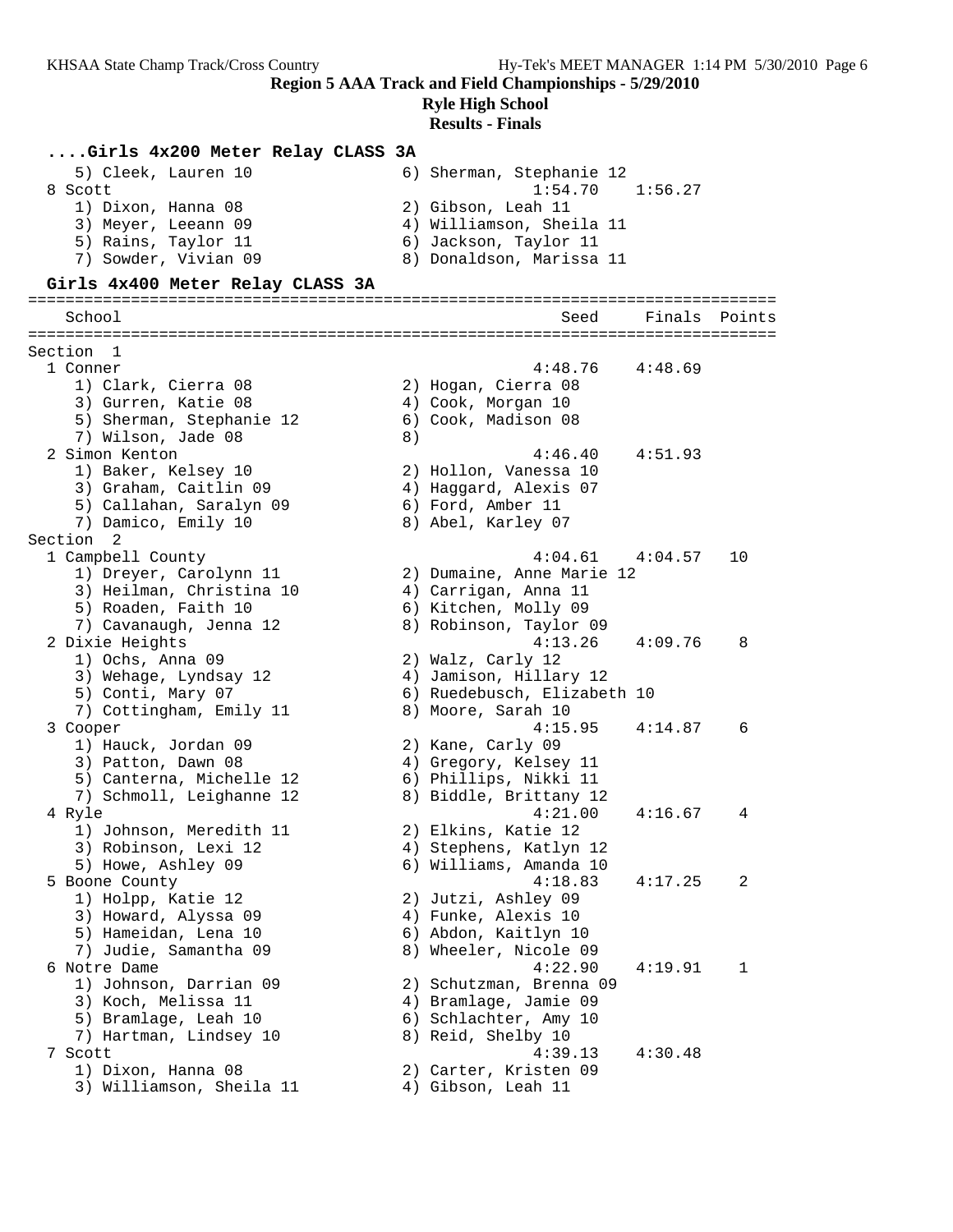## **Ryle High School**

### **Results - Finals**

#### **....Girls 4x400 Meter Relay CLASS 3A**

| 5) Gurley, Dulci 08     | 6) Meyer, Leeann 09        |
|-------------------------|----------------------------|
| 7) Nyguen, Christina 12 | 8) Radenhausen, Megan 12   |
| 8 Grant County          | $4:27.16$ $4:30.55$        |
| 1) Hare, Caylin 10      | 2) Moloney, Lindsey 10     |
| 3) Cummins, Taylor 09   | 4) Willoughby, Michelle 10 |
| 5) Saylor, Rebecca 11   | 6) Thomes, Emily 12        |
| 7) Roche, Jacki 12      | 8) Colson, Riley 11        |

#### **Girls 4x800 Meter Relay CLASS 3A**

================================================================================ School Seed Finals Points ================================================================================ Section 1 1 Campbell County 9:46.46 9:41.4h 10 1) Dreyer, Carolynn 11 12 2) Roaden, Faith 10 3) Robinson, Taylor 09 4) Dumaine, Anne Marie 12 5) Lorenz, Imke 12 (6) Martin, Lorin 09 7) Rose, Haylee 10 8) Holden, Jessica 10 2 Dixie Heights 10:15.16 10:11.1h 8 1) Wehage, Lyndsay 12 2) Tekulve, Ally 09 3) Hutchison, Courtney 09 (4) Moore, Sarah 10 5) Ruedebusch, Elizabeth 10 6) Brown, Caitlin 10 7) Cottingham, Emily 11 8) Whitehead, Darcy 08 3 Cooper 10:12.17 10:16.6h 6 1) Kane, Carly 09 2) Phillips, Nikki 11 3) Patton, Dawn 08 4) Gregory, Kelsey 11 5) Raney, Ashley 11 6) Biddle, Brittany 12 7) Weinfurtner, Kasey 08 8) Knapp, Katie 08 4 Notre Dame 10:09.40 10:17.3h 4 1) Schutzman, Brenna 09 2) Bramlage, Leah 10 3) Schlachter, Amy 10 4) Green, Sklyer 09 5) Lentsch, Lauren 09 (6) List, Mary 11 7) Averdick, Katie 09 8) Stenger, Morgan 10 5 Ryle 10:46.00 10:26.3h 2 1) Jones, Jacqueline 07 2) Robinson, Lexi 12 3) Sullivan, Katie 09 4) Williams, Amanda 10 5) Nakashima, Sayaka 11 (6) 6 Boone County 10:51.00 10:43.4h 1 1) Holpp, Katie 12 2) Persons, Katie 10 3) Hameidan, Lena 10 4) Wheeler, Nicole 09 5) Volpenheim, Paige 09 6) Blystone, Ashley 11 7) Judie, Samantha 09 8) Ackah, Zita 09 7 Scott 10:45.90 10:48.5h 1) Braddock, Kayla 12 2) Dixon, Hanna 08 3) Gurley, Dulci 08 4) Radenhausen, Megan 12 5) Nyguen, Christina 12 6) Askin, Emily 10 7) Carter, Kristen 09  $\hphantom{\text{2.65}$  8) Fite, Morgan 09 8 Conner 11:21.56 12:34.4h 1) Wilson, Tawny 09 2) Wilson, Jade 08 3) Cleek, Lauren 10 (4) Keslar, Haley 10 5) VonLintel, Kiley 09 6) Cook, Madison 08 7) Arnold, Anna 08 8)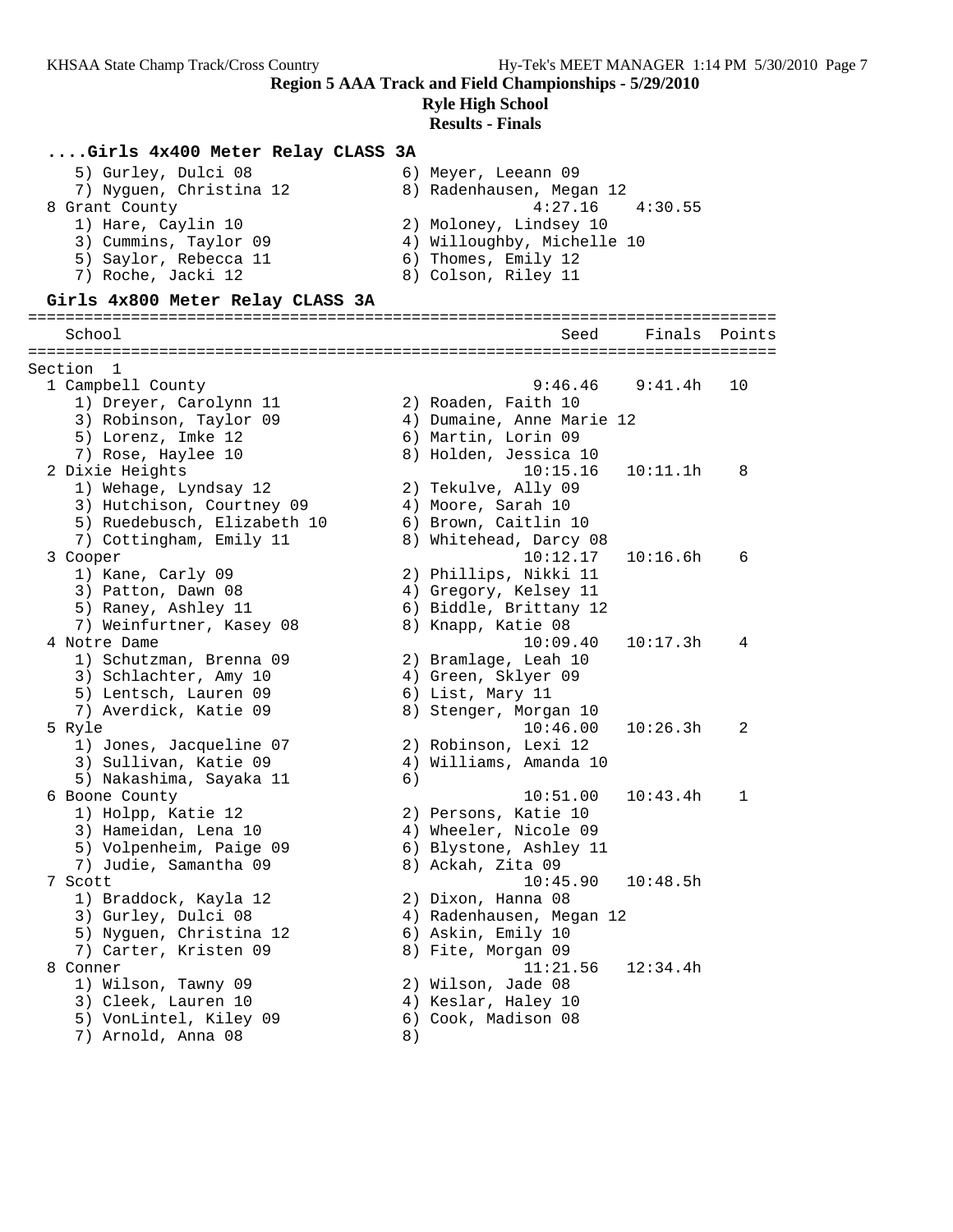### **Region 5 AAA Track and Field Championships - 5/29/2010 Ryle High School**

## **Results - Finals**

### **Boys 100 Meter Dash CLASS 3A**

| Name                         | Year School        | Seed  | Finals | Points         |
|------------------------------|--------------------|-------|--------|----------------|
|                              |                    |       |        |                |
| 1 Alsip, Pat                 | 12 Scott           | 12.04 | 12.26  |                |
| 2 Meyer, Nathan              | 11 Dixie Heights   | 12.05 | 12.28  |                |
| 3 Caudill, Joey              | 11 Dixie Heights   | 12.14 | 12.36  |                |
| 4 Simpson, Jared             | 11 Conner          | 12.10 | 12.68  |                |
| 5 Lei, Scott                 | 11 Campbell County | 12.00 | 12.81  |                |
| 6 Case, Jacob                | 12 Grant County    | 13.02 | 13.37  |                |
| Section<br>2                 |                    |       |        |                |
| 1 Tetteh, Jeff               | 11 Boone County    | 10.84 | 11.38  | 10             |
| 2 Kennedy, Blake             | 10 Conner          | 11.34 | 11.69  | 8              |
| 3 LeRoy, Tony                | 08 Boone County    | 11.60 | 11.78  | 6              |
| 4 Fugate, Trenton            | 12 Ryle            | 11.84 | 11.79  | 4              |
| 5 Neyman, CJ                 | 12 Campbell County | 11.39 | 11.81  | 2              |
| 6 Bailey, Zihier             | 11 Simon Kenton    | 11.89 | 11.90  | $\mathbf{1}$   |
| 7 Huntley, Jeff              | 11 Ryle            | 11.81 | 12.01  |                |
| -- Brown, Nik                | 12 Simon Kenton    | 11.71 | FS     |                |
| Boys 200 Meter Dash CLASS 3A |                    |       |        |                |
| Name                         | Year School        | Seed  | Finals | Points         |
|                              |                    |       |        |                |
| Section 1                    |                    |       |        |                |
| 1 Wright, Michael            | 11 Conner          | 24.43 | 23.92  | 4              |
| 2 Pederson, Erik             | 12 Ryle            | 23.89 | 24.64  |                |
| 3 McGarr, Brendan            | 10 Boone County    | 25.78 | 25.02  |                |
| 4 Mohring, Zach              | 10 Dixie Heights   | 25.24 | 25.77  |                |
| 5 Workman, Alan              | 12 Grant County    | 26.07 | 25.81  |                |
| 6 Kippler, Jonathan          | 12 Cooper          | 25.74 | 25.86  |                |
| Section <sub>2</sub>         |                    |       |        |                |
| 1 Tetteh, Jeff               | 11 Boone County    | 23.48 | 23.48  | 10             |
| 2 Brown, Nik                 | 12 Simon Kenton    | 23.54 | 23.59  | 8              |
| 3 McGovney, Nathan           | 09 Campbell County | 23.53 | 23.69  | 6              |
| 4 Hutchinson, Mason          | 11 Cooper          | 23.24 | 24.12  | $\overline{c}$ |
| 5 Fugate, Trenton            | 12 Ryle            | 23.79 | 24.30  | $\mathbf{1}$   |
| 6 Powell, Sage               | 11 Simon Kenton    | 23.44 | 24.31  |                |
| 7 Kennedy, Blake             | 10 Conner          | 23.36 | 24.75  |                |
| -- Hocker, Kyle              | 12 Dixie Heights   | 23.30 | DQ     | Jewlery        |
| Boys 400 Meter Dash CLASS 3A |                    |       |        |                |
|                              |                    |       |        |                |
| Name                         | Year School        | Seed  | Finals | Points         |
| 1 Adams, Zach                | 11 Boone County    | 55.00 | 55.64  |                |
| 2 Hartman, Jacob             | 09 Dixie Heights   | 56.46 | 57.03  |                |
| 3 Fargo, Braden              | 11 Ryle            | 55.73 | 57.09  |                |
| 4 Davis, Nathan              | 09 Grant County    | 55.66 | 57.93  |                |
| 5 Sowder, Ryan               | 10 Scott           | 55.84 | 58.04  |                |
| Section 3                    |                    |       |        |                |
| 1 Mckinney, Nathan           | 12 Dixie Heights   | 50.51 | 50.24  | 10             |
| 2 Hutchinson, Mason          | 11 Cooper          | 51.07 | 51.30  | 8              |
| 3 Johnson, Austin            | 12 Campbell County | 51.91 | 51.86  | 6              |
| 4 Kennedy, Blake             | 10 Conner          | 52.84 | 52.44  | 4              |
| 5 Wyndham, Tyler             | 10 Boone County    | 50.24 | 52.68  | 2              |
| 6 Mahoney, Grant             | 09 Campbell County | 53.11 | 53.62  | $\mathbf 1$    |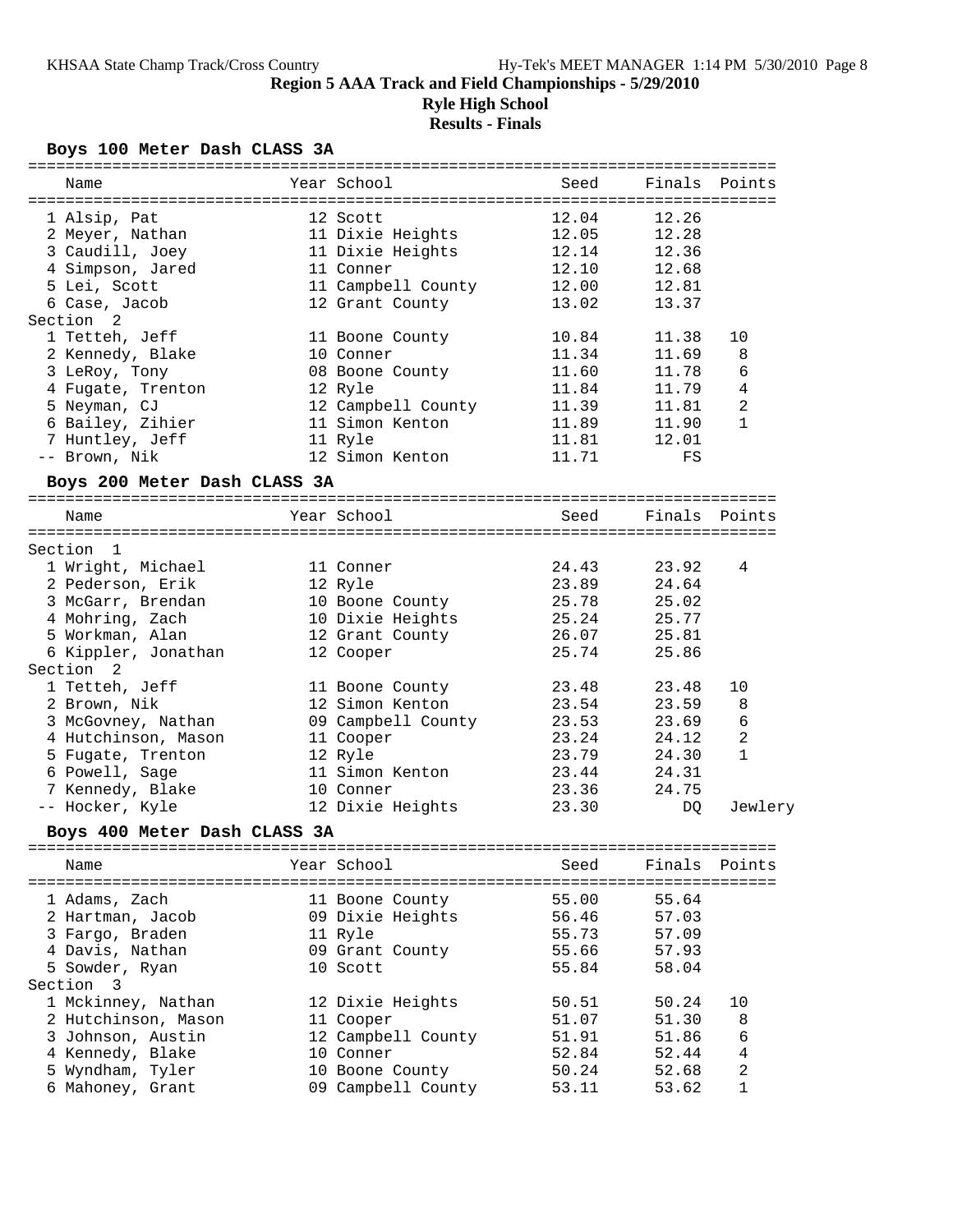**....Boys 400 Meter Dash CLASS 3A**

### **Ryle High School Results - Finals**

| 7 Ballinger, Nick<br>8 Fisk, Bain | 11 Cooper<br>10 Simon Kenton | 51.14<br>54.52 | 54.28<br>55.71 |                |
|-----------------------------------|------------------------------|----------------|----------------|----------------|
| Boys 800 Meter Run CLASS 3A       |                              |                |                |                |
| Name                              | Year School                  | Seed           | Finals Points  |                |
| Section<br>1                      |                              |                |                |                |
| 1 Scharold, Robbie                | 12 Campbell County           | 1:53.67        | 1:58.81        | 10             |
| 2 Bernard, Alexx                  | 12 Campbell County           | 1:56.70        | 1:59.48        | 8              |
| 3 Jarvis, Trevor                  | 12 Conner                    | 1:59.12        | 2:03.20        | 6              |
| 4 Smith, Ryan                     | 12 Dixie Heights             | 1:58.12        | 2:04.32        | $\overline{4}$ |
| 5 Palladino, Chris                | 12 Simon Kenton              | 2:01.23        | 2:05.73        | $\overline{a}$ |
| 6 Replogle, Mason                 | 11 Cooper                    | 2:04.14        | 2:06.57        | $\mathbf{1}$   |
| 7 Menkhaus, Billy                 | 11 Dixie Heights             | 2:06.23        | 2:08.22        |                |
| 8 Brandel, Jacob                  | 10 Cooper                    | 2:09.75        | 2:09.03        |                |
| 9 Crusham, Jonathan               | 12 Conner                    | 2:09.94        | 2:09.86        |                |
| 10 Schultz, Michael               | 11 Grant County              | 2:09.00        | 2:10.91        |                |
| 11 Hanrahan, Keegan               | 08 Scott                     | 2:15.87        | 2:11.94        |                |
| 12 Galan, Hugo                    | 11 Ryle                      | 2:10.16        | 2:12.98        |                |
| 13 Griesinger, Alex               | 10 Boone County              | 2:10.00        | 2:16.42        |                |
| 14 Supe, Stephen                  | 12 Scott                     | 2:06.40        | 2:17.79        |                |
| 15 Fueta, Takahiro                | 12 Ryle                      | 2:09.56        | 2:46.76        |                |
| Boys 1600 Meter Run CLASS 3A      |                              |                |                |                |
| Name                              | Year School                  | Seed           | Finals         | Points         |
|                                   |                              |                |                |                |
| 1 Scharold, Robbie                | 12 Campbell County           | 4:20.64        | 4:31.83        | 10             |
| 2 Bernard, Alexx                  | 12 Campbell County           | 4:24.83        | 4:31.89        | 8              |
| 3 Smith, Ryan                     | 12 Dixie Heights             | 4:34.65        | 4:32.13        | 6              |
| 4 Reekers, Matt                   | 11 Dixie Heights             | 4:35.47        | 4:40.35        | 4              |
| 5 Hutchins, Kody                  | 12 Simon Kenton              | 4:36.50        | 4:45.38        | 2              |
| 6 Ostertag, Nick                  | 11 Conner                    | 4:47.58        | 4:45.51        | 1              |
| 7 Beneker, Chad                   | 11 Boone County              | 4:49.90        | 4:53.07        |                |
| 8 Turner, Ben                     | 10 Conner                    | 4:48.64        | 4:53.58        |                |
| 9 Aoki, Tetsu                     | 12 Ryle                      | 4:59.98        | 5:07.04        |                |
| 10 Jones, Casey                   | 11 Simon Kenton              | 5:02.00        | 5:09.60        |                |
| 11 Dudar, Andy                    | 11 Cooper                    | 5:06.64        | 5:13.64        |                |
| 12 Gouge, Brandon                 | 11 Grant County              | 5:09.36        | 5:19.88        |                |
| 13 Edwards, Michael               | 09 Ryle                      | 4:54.50        | 5:21.17        |                |
| 14 Griesinger, Alex               | 10 Boone County              | 5:20.00        | 5:25.70        |                |
| 15 Burkhart, Michael              | 09 Grant County              | 5:27.87        | 5:49.18        |                |
| Boys 3200 Meter Run CLASS 3A      |                              |                |                |                |
|                                   |                              |                |                |                |
| Name                              | Year School                  | Seed           | Finals         | Points         |
|                                   |                              |                |                |                |
| 1 Vandermosten, Sean              | 12 Conner                    | 9:44.55        | 10:02.89       | 10             |
| 2 Smith, Ryan                     | 12 Dixie Heights             | 9:48.12        | 10:18.39       | 8              |
| 3 Rawe, Ben                       | 11 Campbell County           | 10:15.50       | 10:30.48       | 6              |
| 4 Menkhaus, Michael               | 10 Dixie Heights             | 10:21.94       | 10:46.89       | 4              |
| 5 Blank, Andrew                   | 11 Cooper                    | 10:41.50       | 10:52.09       | 2              |
| 6 Cummins, Jordan                 | 11 Grant County              | 10:34.40       | 10:59.71       | 1              |
| 7 Ellis, Chris                    | 10 Grant County              | 10:30.00       | 11:10.11       |                |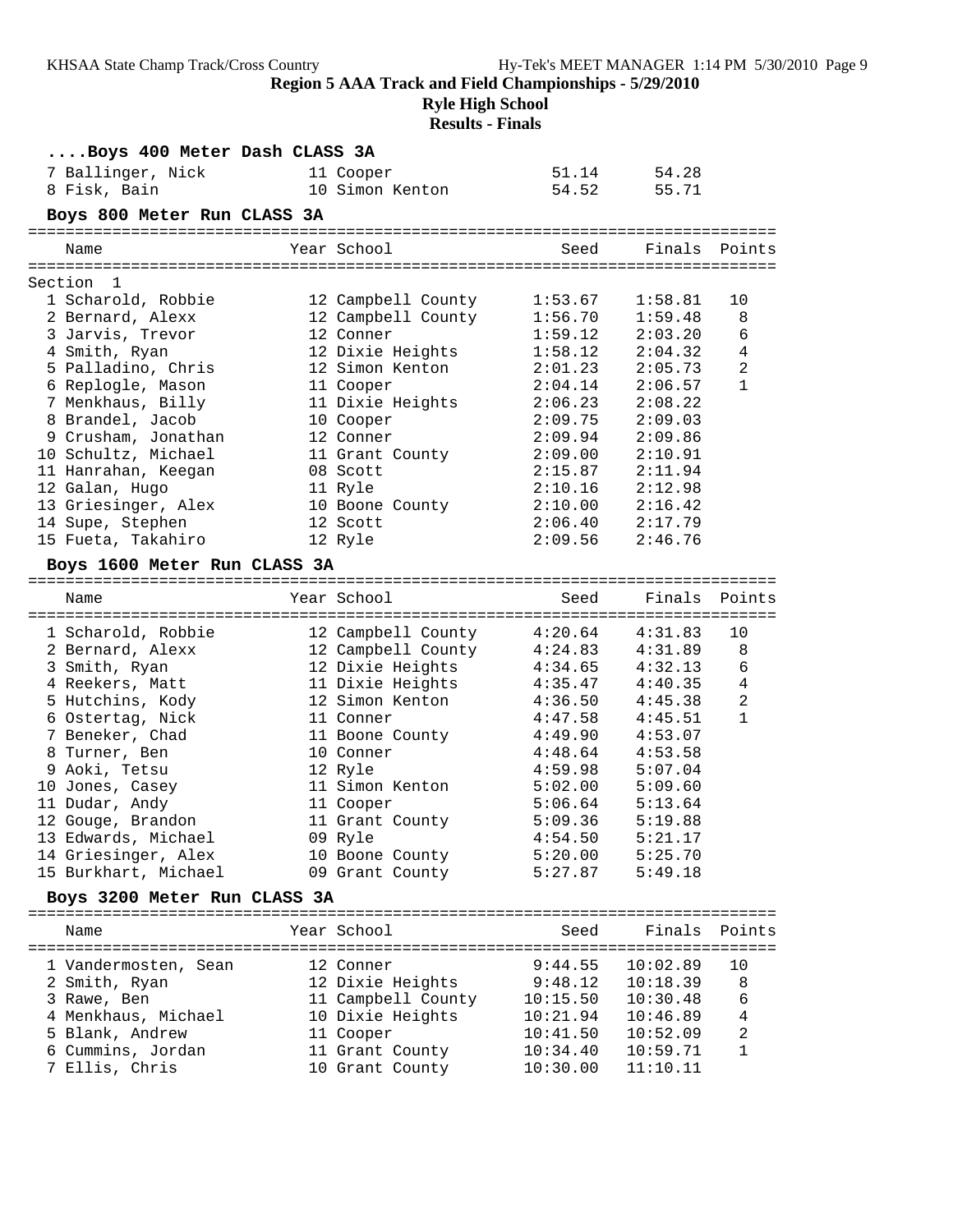**Ryle High School**

| Boys 3200 Meter Run CLASS 3A    |                      |                       |           |               |
|---------------------------------|----------------------|-----------------------|-----------|---------------|
| 8 Brendel, Joseph               | 12 Conner            | $10:11.34$ $11:11.03$ |           |               |
| 9 Bloom, Alex                   | 11 Ryle              | $10:49.70$ $11:18.26$ |           |               |
| 10 Griesinger, Adam             | 10 Boone County      | $11:20.05$ $11:31.55$ |           |               |
| 11 Tursic, Andrew               | 11 Ryle              | $11:05.12$ $12:04.55$ |           |               |
| 12 Jones, Casey                 | 11 Simon Kenton      | $10:50.32$ $12:29.27$ |           |               |
| 13 Schultz, Joe                 | 12 Campbell County   | 11:37.29              | 12:37.71  |               |
| -- Pierce, Brett                | 11 Scott             | 10:20.24              | DNF       |               |
| -- Vonderporten, Mark           | 10 Cooper            | 11:21.01              | DNF       |               |
| Boys 110 Meter Hurdles CLASS 3A |                      |                       |           |               |
|                                 |                      |                       |           |               |
| Name                            | Year School          | Seed                  |           | Finals Points |
| 1 Ware, Steven                  | 12 Grant County      | 19.51                 | 19.30     |               |
| 2 Groeschen, Coty 11 Scott      |                      | 20.09                 | 20.63     |               |
| 3 Buntin, Matt                  | 12 Scott             | 23.33                 | 23.55     |               |
| Section 2                       |                      |                       |           |               |
| 1 Huntley, Jeff                 | 11 Ryle              | 15.12                 | 15.42     | 10            |
| 2 Lyon, Aaron                   | 11 Campbell County   | 16.27                 | 16.19     | 8             |
| 3 Pederson, Erik                | 12 Ryle              | 16.13                 | 16.29     | 6             |
| 4 Howell, Austin                | 10 Boone County      | 16.54                 | $16.34$ 4 |               |
| 5 Earsing, Tommy                | 12 Cooper            | 16.60                 | 16.41     | 2             |
| 6 Canaday, Cody                 | 09 Campbell County   | 17.20                 | 17.76     | $\mathbf{1}$  |
| 7 Suthoff, Jon                  | 11 Cooper            | 17.50                 | 18.31     |               |
| 8 Banks, Minoh                  | 11 Boone County      | 17.50                 | 19.12     |               |
|                                 |                      |                       |           |               |
| Boys 300 Meter Hurdles CLASS 3A |                      |                       |           |               |
|                                 |                      |                       |           |               |
| Name                            | Year School          | Seed                  |           | Finals Points |
|                                 |                      |                       |           |               |
| Section 1                       |                      |                       |           |               |
| 1 Simmons, Trey                 | 08 Dixie Heights     | 47.64                 | 48.22     |               |
| 2 Case, Jacob                   | 12 Grant County      | 48.90                 | 48.91     |               |
| 3 Ware, Steven                  | 12 Grant County      | 53.14                 | 49.33     |               |
| 4 Schuchter, Kyle               | 11 Dixie Heights     | 48.44                 | 49.82     |               |
| Section 2                       |                      |                       |           |               |
| 1 Lyon, Aaron                   | 11 Campbell County   | 42.06                 | 42.64     | 10            |
| 2 Pflum, Jeff                   | 11 Campbell County   | 44.18                 | 43.21     | 8             |
| 3 Pederson, Erik                | 12 Ryle              | 43.06                 | 43.23     | 6             |
| 4 Suthoff, Jon                  | 11 Cooper            | 43.80                 | 44.30     | 4             |
| 5 Howell, Austin                | 10 Boone County      | 43.34                 | 44.51 2   |               |
| 6 Trego, Austin                 | 09 Ryle              | 44.54                 | 44.94     | 1             |
| 7 Leon, Edgar                   | 12 Boone County      | 44.90                 | 45.06     |               |
| 8 Harris, Dylan                 | 09 Simon Kenton      | 45.25                 | 46.74     |               |
| Boys 4x100 Meter Relay CLASS 3A |                      |                       |           |               |
| School                          |                      | Seed                  | Finals    | Points        |
|                                 |                      |                       |           |               |
|                                 |                      |                       |           |               |
| 1 Simon Kenton                  |                      | 45.17                 | 44.85     | 10            |
| 1) Powell, Sage 11              | 2) Bailey, Zihier 11 |                       |           |               |
| Section 1<br>3) Brown, Nik 12   | 4) Harris, Dylan 09  |                       |           |               |
| 5) Travis, Sean 12              | 6) Carroll, Nick 12  |                       |           |               |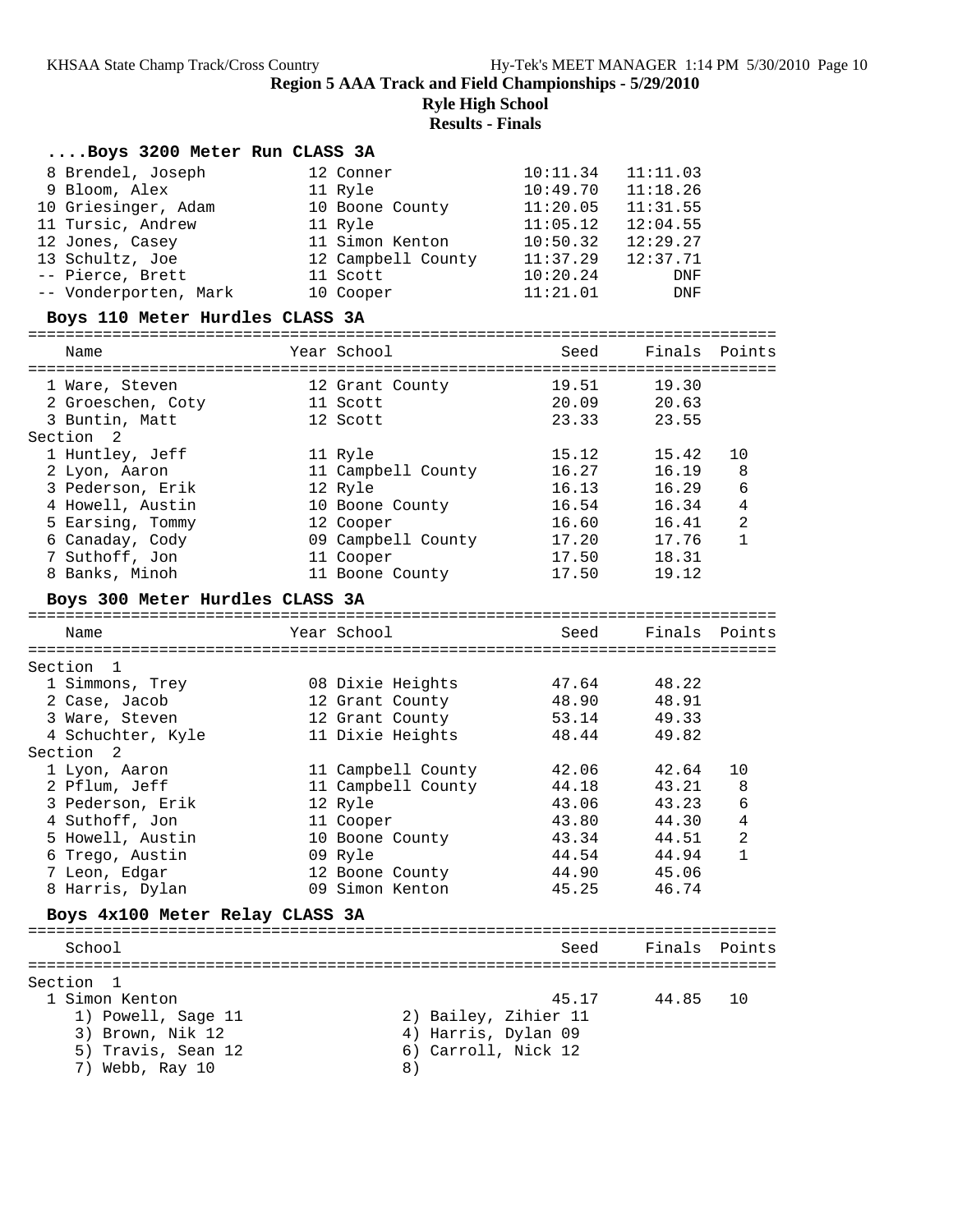### **Ryle High School**

## **Results - Finals**

### **....Boys 4x100 Meter Relay CLASS 3A**

| 2 Dixie Heights                            |    | 45.24                                       | 45.23   | 8      |
|--------------------------------------------|----|---------------------------------------------|---------|--------|
| 1) Meyer, Nathan 11                        |    | 2) Sikra, Chris 11                          |         |        |
| 3) Caudill, Joey 11                        |    | 4) Furman, Alex 10                          |         |        |
| 5) Mohring, Zach 10                        |    | 6) Hartman, Jacob 09                        |         |        |
| 7) Mckinney, Nathan 12                     |    | 8) Hocker, Kyle 12                          |         |        |
| 3 Ryle                                     |    | 46.07                                       | 45.49   | 6      |
| 1) Huntley, Jeff 11                        |    | 2) Boggs, Luke 11                           |         |        |
| 3) Fugate, Trenton 12                      |    | 4) Nutter, Jake 10                          |         |        |
| 5) Salmen, Nick 09                         |    | 6) Mason, Zhock 11                          |         |        |
|                                            |    |                                             |         |        |
| 7) Mullens, Deion 11                       |    | 8) Eubank, Kiefer 12                        |         |        |
| 4 Boone County                             |    | 45.84                                       | 45.93   | 4      |
| 1) Behne, Matt 12                          |    | 2) LeRoy, Tony 08                           |         |        |
| 3) Howell, Austin 10                       |    | 4) Tetteh, Jeff 11                          |         |        |
| 5) McGarr, Brendan 10                      |    | 6) Mcgarr, Jon 12                           |         |        |
| 7) Adams, Zach 11                          |    | 8) Smith, Tanner 11                         |         |        |
| 5 Campbell County                          |    | 45.74                                       | 46.55   | 2      |
| 1) Long, Doug 11                           |    | 2) Lei, Scott 11                            |         |        |
| 3) Mahoney, Grant 09                       |    | 4) Neyman, CJ 12                            |         |        |
| 5) Presley, Josh 11                        |    | 6) Johnson, Austin 12                       |         |        |
| 7) Lyon, Aaron 11                          |    | 8) Seiter, William 09                       |         |        |
| 6 Conner                                   |    | 47.21                                       | 47.91   | 1      |
| 1) Simpson, Jared 11                       |    | 2) Hofele, Ross 11                          |         |        |
| 3) Wright, Michael 11                      |    | 4) Stoker, Ryan 12                          |         |        |
| 5) Kennedy, Blake 10                       |    | 6) Crews, Chris 10                          |         |        |
| 7) McKeehan, Jesse 08                      |    | 8) Boden, Anthony 12                        |         |        |
| 7 Scott                                    |    | 47.89                                       | 48.37   |        |
| 1) Alsip, Pat 12                           |    | 2) Marksberry, Alex 11                      |         |        |
| 3) Kiefer, Tyler 12                        |    | 4) Sowder, Ryan 10                          |         |        |
| 5) Linkugel, Billy 09                      |    | 6) Groeschen, Coty 11                       |         |        |
|                                            |    |                                             |         |        |
| Boys 4x200 Meter Relay CLASS 3A            |    |                                             |         |        |
|                                            |    |                                             |         |        |
| School                                     |    | Seed                                        | Finals  | Points |
| 1 Scott                                    |    | 1:42.04                                     | 1:41.33 |        |
| 1) Alsip, Pat 12                           |    | 2) Groeschen, Coty 11                       |         |        |
| 3) Kiefer, Tyler 12                        |    |                                             |         |        |
|                                            |    | 4) Marksberry, Alex 11                      |         |        |
| 5) Linkugel, Billy 09                      |    | 6) Morris, Matt 10                          |         |        |
| 7) Sowder, Ryan 10                         | 8) |                                             |         |        |
| Section<br>$\overline{\phantom{0}}^2$      |    |                                             |         |        |
|                                            |    |                                             |         |        |
| 1 Dixie Heights                            |    | 1:31.74                                     | 1:31.34 | 10     |
| 1) Mckinney, Nathan 12                     |    | 2) Hocker, Kyle 12                          |         |        |
| 3) Meyer, Nathan 11                        |    | 4) Sikra, Chris 11                          |         |        |
| 5) Caudill, Joey 11                        |    | 6) Hartman, Jacob 09                        |         |        |
| 7) Mohring, Zach 10                        |    | 8) Furman, Alex 10                          |         |        |
| 2 Campbell County                          |    | 1:33.39                                     | 1:32.55 | 8      |
| 1) Johnson, Austin 12                      |    | 2) Mahoney, Grant 09                        |         |        |
| 3) McGovney, Nathan 09                     |    | 4) Neyman, CJ 12                            |         |        |
| 5) Strange, Doug 11                        |    | 6) Lyon, Aaron 11                           |         |        |
| 7) Boehm, Alex 12                          |    | 8) Canaday, Cody 09                         |         |        |
| 3 Ryle                                     |    | 1:35.39                                     | 1:34.04 | 6      |
| 1) Fugate, Trenton 12                      |    | 2) Eubank, Kiefer 12                        |         |        |
|                                            |    |                                             |         |        |
| 3) Boggs, Luke 11                          |    | 4) Nutter, Jake 10                          |         |        |
| 5) Mullens, Deion 11<br>7) Mason, Zhock 11 |    | 6) Huntley, Jeff 11<br>8) Pederson, Erik 12 |         |        |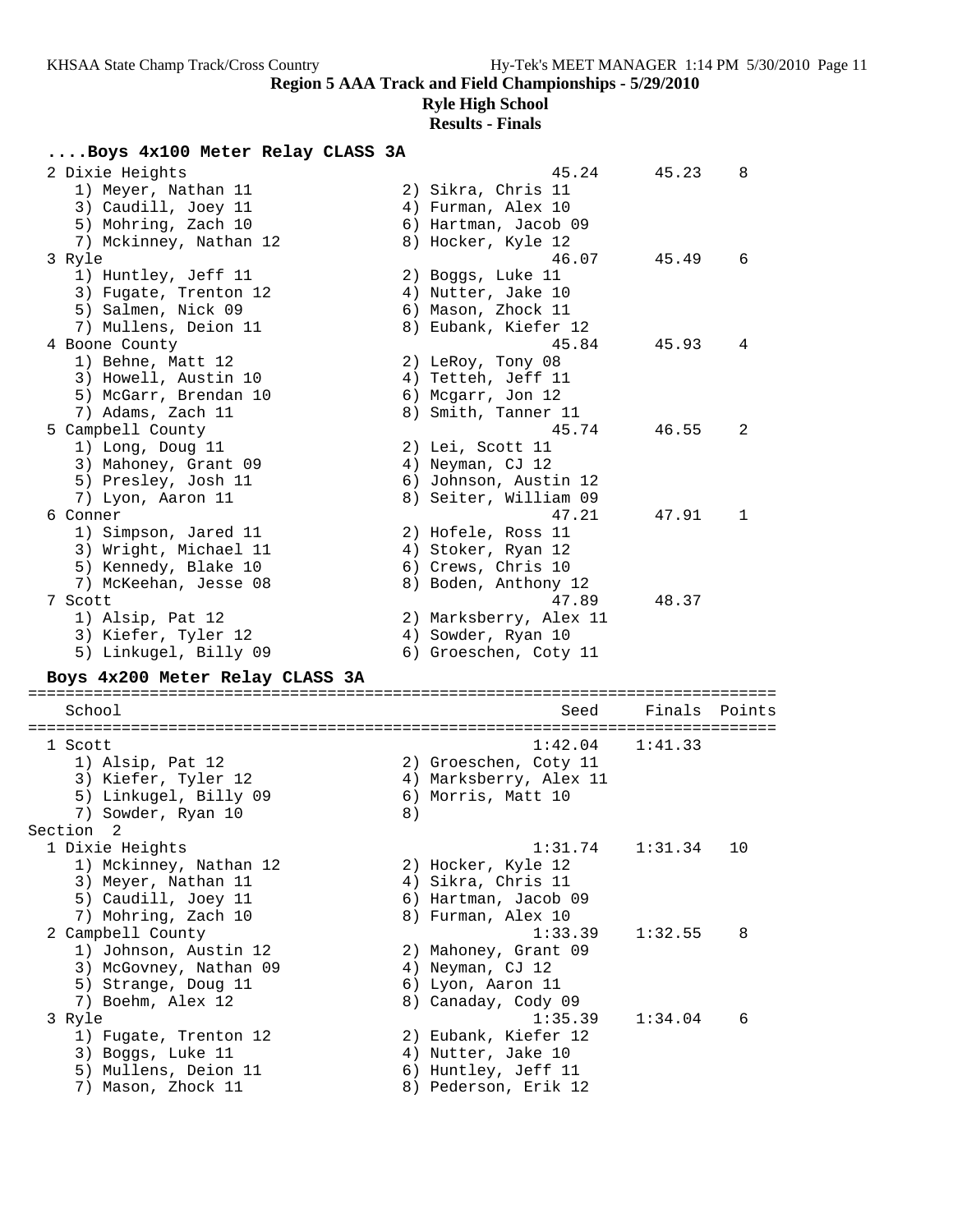### **Ryle High School**

| Boys 4x200 Meter Relay CLASS 3A                |    |                                               |         |        |
|------------------------------------------------|----|-----------------------------------------------|---------|--------|
| 4 Cooper                                       |    | 1:36.32                                       | 1:34.23 | 4      |
| 1) Walker, Jordan 10                           |    | 2) Branch, AJ 10                              |         |        |
| 3) Ballinger, Nick 11                          |    | 4) Hutchinson, Mason 11                       |         |        |
| 5) Huang, Jason 11                             |    | 6) Suthoff, Jon 11                            |         |        |
| 7) Replogle, Mason 11                          |    | 8) Blevins, Joseph 10                         |         |        |
| 5 Boone County                                 |    | 1:36.20                                       | 1:34.47 | 2      |
| 1) Howell, Austin 10                           |    | 2) McGarr, Brendan 10                         |         |        |
| 3) Tetteh, Jeff 11                             |    | 4) Wyndham, Tyler 10                          |         |        |
| 5) Smith, Tanner 11                            |    | 6) Adams, Zach 11                             |         |        |
| 7) Mcgarr, Jon 12                              |    | 8) LeRoy, Tony 08                             |         |        |
| 6 Simon Kenton                                 |    | 1:36.10                                       | 1:37.40 | 1      |
| 1) Webb, Ray 10                                |    | 2) Harris, Dylan 09                           |         |        |
| 3) Bailey, Zihier 11                           |    | 4) Pinkelton, Trey 10                         |         |        |
| 5) Pence, Sheldon 12                           |    | 6) Cooper, Kevin 09                           |         |        |
| 7) Travis, Sean 12                             | 8) |                                               |         |        |
| 7 Conner                                       |    | 1:38.94                                       | 1:38.81 |        |
| 1) Boden, Anthony 12                           |    | 2) Crews, Chris 10                            |         |        |
| 3) Stoker, Ryan 12                             |    | 4) Simpson, Jared 11                          |         |        |
| 5) Wright, Michael 11                          |    | 6) Hofele, Ross 11                            |         |        |
| 7) Kennedy, Blake 10                           |    | 8) Jarvis, Trevor 12<br>1:41.50               |         |        |
| 8 Grant County<br>1) Workman, Alan 12          |    |                                               | 1:44.05 |        |
| 3) Davis, Nathan 09                            |    | 2) Cox, Nick 11<br>4) Robinson, Tyler 09      |         |        |
| 5) Case, Jacob 12                              |    | 6) Mills, Dustin 11                           |         |        |
|                                                |    |                                               |         |        |
| Boys 4x400 Meter Relay CLASS 3A                |    |                                               |         |        |
|                                                |    |                                               |         |        |
| School                                         |    | Seed                                          | Finals  | Points |
|                                                |    | ===============================               |         |        |
| 1 Campbell County                              |    | 3:27.95                                       | 3:24.96 | 10     |
| 1) Johnson, Austin 12                          |    | 2) Strange, Doug 11                           |         |        |
| 3) Scharold, Robbie 12                         |    | 4) Bernard, Alexx 12                          |         |        |
| 5) Mahoney, Grant 09                           |    | 6) Rawe, Ben 11                               |         |        |
| 7) Hubbard, Tyler 11                           |    | 8) Lyon, Aaron 11                             |         |        |
| 2 Simon Kenton                                 |    | 3:34.69                                       | 3:32.15 | 8      |
| 1) Brown, Nik 12                               |    | 2) Palladino, Chris 12                        |         |        |
| 3) Hutchins, Kody 12                           |    | 4) Webb, Ray 10                               |         |        |
| 5) Harris, Dylan 09                            |    | 6) Fisk, Bain 10                              |         |        |
| 7) Cooper, Kevin 09                            | 8) |                                               |         |        |
| 3 Dixie Heights                                |    | 3:33.74                                       | 3:33.15 | 6      |
| 1) Hocker, Kyle 12                             |    | 2) Mckinney, Nathan 12                        |         |        |
| 3) Reekers, Matt 11                            |    | 4) Sikra, Chris 11                            |         |        |
| 5) Caudill, Joey 11                            |    | 6) Hartman, Jacob 09                          |         |        |
| 7) Menkhaus, Billy 11                          |    | 8) Mohring, Zach 10                           |         |        |
| 4 Cooper                                       |    | 3:32.70                                       | 3:34.46 | 4      |
| 1) Walker, Jordan 10                           |    | 2) Replogle, Mason 11                         |         |        |
| 3) Ballinger, Nick 11<br>5) Blevins, Joseph 10 |    | 4) Hutchinson, Mason 11<br>6) Suthoff, Jon 11 |         |        |
| 7) Brennan, Ethan 09                           |    | 8) Vanlandingham, Dylan 09                    |         |        |
| 5 Ryle                                         |    | 3:39.92                                       | 3:37.17 | 2      |
| 1) Eubank, Kiefer 12                           |    | 2) Boggs, Luke 11                             |         |        |
| 3) Culbertson, Caleb 11                        |    | 4) Nutter, Jake 10                            |         |        |
| 5) Mason, Zhock 11                             |    | 6) Fargo, Braden 11                           |         |        |
| 7) Mead, Garret 09                             |    | 8) Buerger, Jacob 12                          |         |        |
| 6 Conner                                       |    | 3:39.34                                       | 3:44.52 | 1      |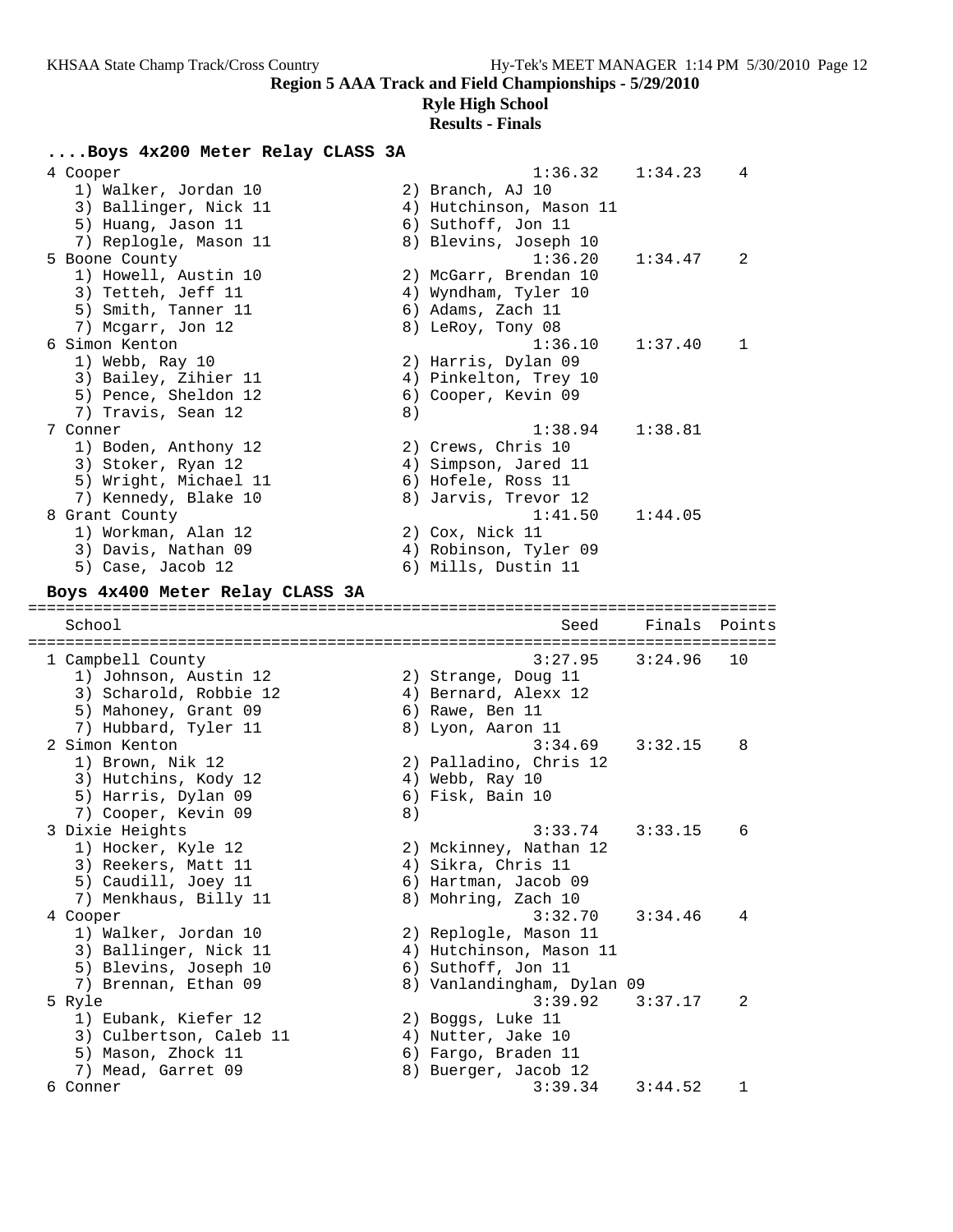### **Ryle High School**

### **Results - Finals**

#### **....Boys 4x400 Meter Relay CLASS 3A**

| 1) Wright, Michael 11    | 2) Kennedy, Blake 10    |
|--------------------------|-------------------------|
| 3) Iles, Jake 12         | 4) Jarvis, Trevor 12    |
| 5) Stoker, Ryan 12       | 6) Crusham, Jonathan 12 |
| 7) Vandermosten, Sean 12 | 8) Hofele, Ross 11      |
| 7 Boone County           | 3:45.01<br>3:41.60      |
| 1) Adams, Zach 11        | 2) Wyndham, Tyler 10    |
| 3) Stoller, Nick 11      | 4) Leon, Edgar 12       |
| 5) Beneker, Chad 11      | 6) Smith, Tanner 11     |
| 7) Vanluit, David 10     | 8)                      |
| 8 Scott                  | $3:50.09$ $3:48.74$     |
| 1) Morris, Matt 10       | 2) Sowder, Ryan 10      |
| 3) Supe, Stephen 12      | 4) LaBarge, Sean 12     |
| 5) Hanrahan, Keegan 08   | 6) Groeschen, Coty 11   |
| 7) Miller, Drew 11       | 8)                      |

#### **Boys 4x800 Meter Relay CLASS 3A** ================================================================================

 School Seed Finals Points ================================================================================ Section 1 1 Campbell County 8:02.08 8:14.81 10 1) Bernard, Alexx 12 2) Strange, Doug 11 3) Scharold, Robbie 12 (4) Rawe, Ben 11 5) Schultz, Joe 12 (6) Hubbard, Tyler 11 7) Bryan, Austin 09 8) Valdez, Dylan 09 2 Simon Kenton 8:23.85 8:21.30 8 1) Palladino, Chris 12 2) Hutchins, Kody 12 3) Fisk, Bain 10 4) Lincoln, Tyler 12 5) Stahl, Jordon 10 (6) Cooper, Kevin 09 7) Jones, Casey 11 8) 3 Conner 8:22.04 8:28.64 6 1) Crusham, Jonathan 12 2) Vandermosten, Sean 12 3) Jarvis, Trevor 12 (4) Iles, Jake 12 5) Brendel, Joseph 12 (6) Turner, Ben 10 7) Ostertag, Nick 11 and 8) Hall, Stephen 11 4 Cooper 8:48.10 8:35.13 4 1) Blank, Andrew 11 2) Blevins, Joseph 10 3) Brandel, Jacob 10 4) Replogle, Mason 11 5) Ballinger, Nick 11 6) Vonderporten, Mark 10 7) Dudar, Andy 11 8) DeWitt, Tanner 10 5 Scott 8:40.99 8:36.99 2 1) LaBarge, Sean 12 2) Pierce, Brett 11 3) Morris, Matt 10 (4) Sowder, Ryan 10 5) Supe, Stephen 12 6) Hanrahan, Keegan 08 7) Miller, Drew 11 8) Marksberry, Alex 11 6 Ryle 8:40.22 8:37.36 1 1) Fueta, Takahiro 12 2) Culbertson, Caleb 11 3) Galan, Hugo 11 4) Edwards, Michael 09 5) Bloom, Alex 11 6) Eubank, Kiefer 12 7) Pratt, Trenton 08 8) Aoki, Tetsu 12 7 Grant County 8:43.10 8:38.38 1) Schultz, Michael 11 2) Jackson, Dylan 11 3) Ellis, Chris 10 4) Gouge, Brandon 11 5) Cummins, Jordan 11 (6) Mills, Dustin 11 8 Dixie Heights 8:34.48 8:45.81